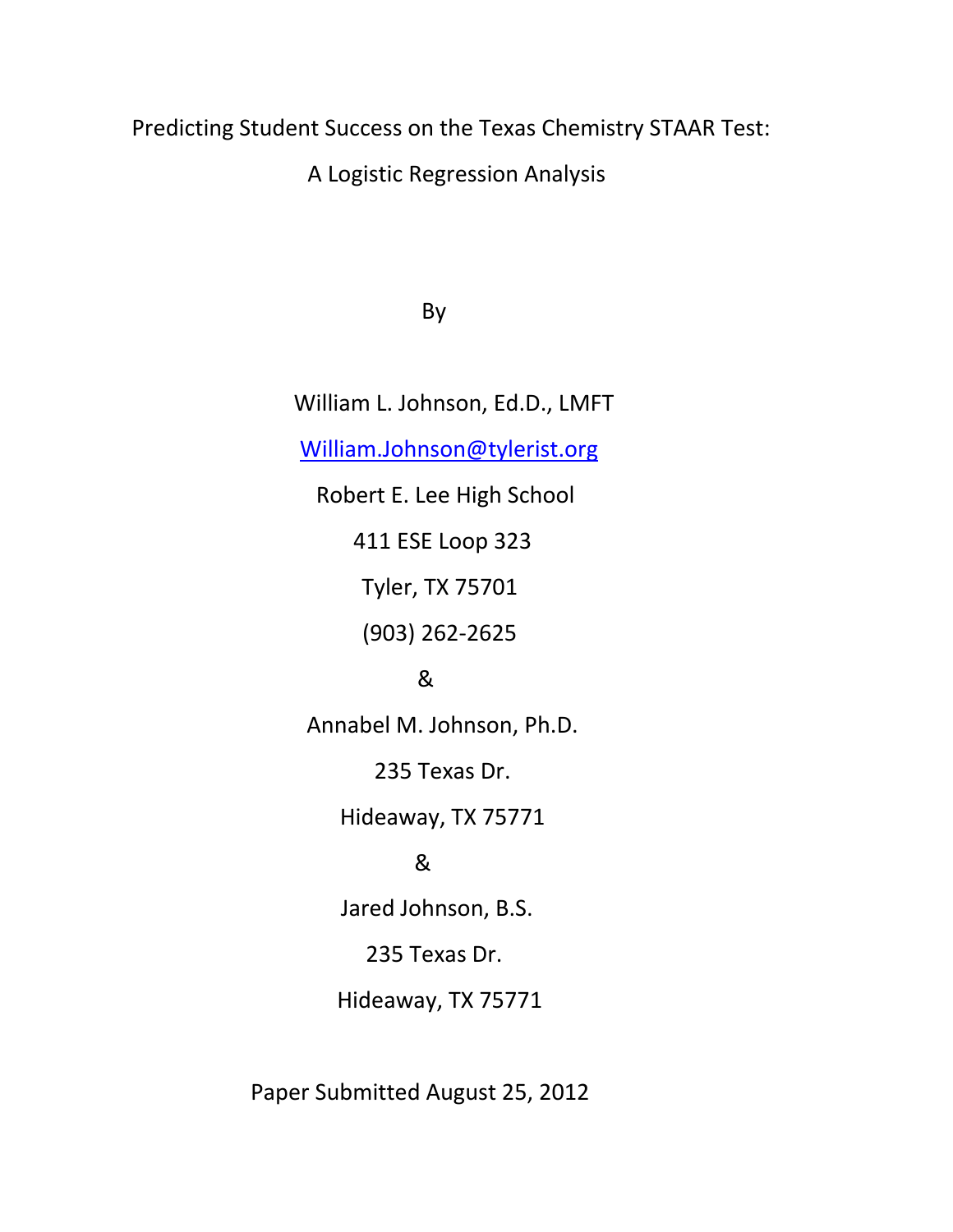# Predicting Student Success on the Texas Chemistry STAAR Test: A Logistic Regression Analysis

By: William L. Johnson, Ed.D., Annabel M. Johnson, Ph.D. & Jared Johnson, B.S.

 Parents, students, teachers, superintendents, and university professors assembled in force for the June 19, 2012, Texas House Public Education Committee meeting. Nearly all agreed that there was something seriously wrong with the state's testing system. Parents offered critiques positing the distortion of students' education by the over-emphasis on test preparation in Texas' public schools and decried the current five-year near \$500 million test-development contract with the contracted testing company. Others noted the nationwide groundswell of opposition to the excesses and misuse of standardized testing. Several House members on the committee made comments suggesting they were willing to try again to scale back the testing excesses; however, there was no group consensus on what to do.

 Meanwhile, school boards in more than 425 school districts in Texas, and increasing numbers in other states, have signed onto a resolution against the current excesses of high-stakes testing. See<http://fairtest.org/national-resolution-highstakes-testing> for the full text of the national resolution. In June 2012, Florida's State School Board Association adopted a resolution condemning the overuse of high-stakes tests and objected to their use as the primary basis for evaluating teachers, administrators, schools and school districts. Without doubt, there are critics in abundance decrying the excesses and misuse of standardized testing.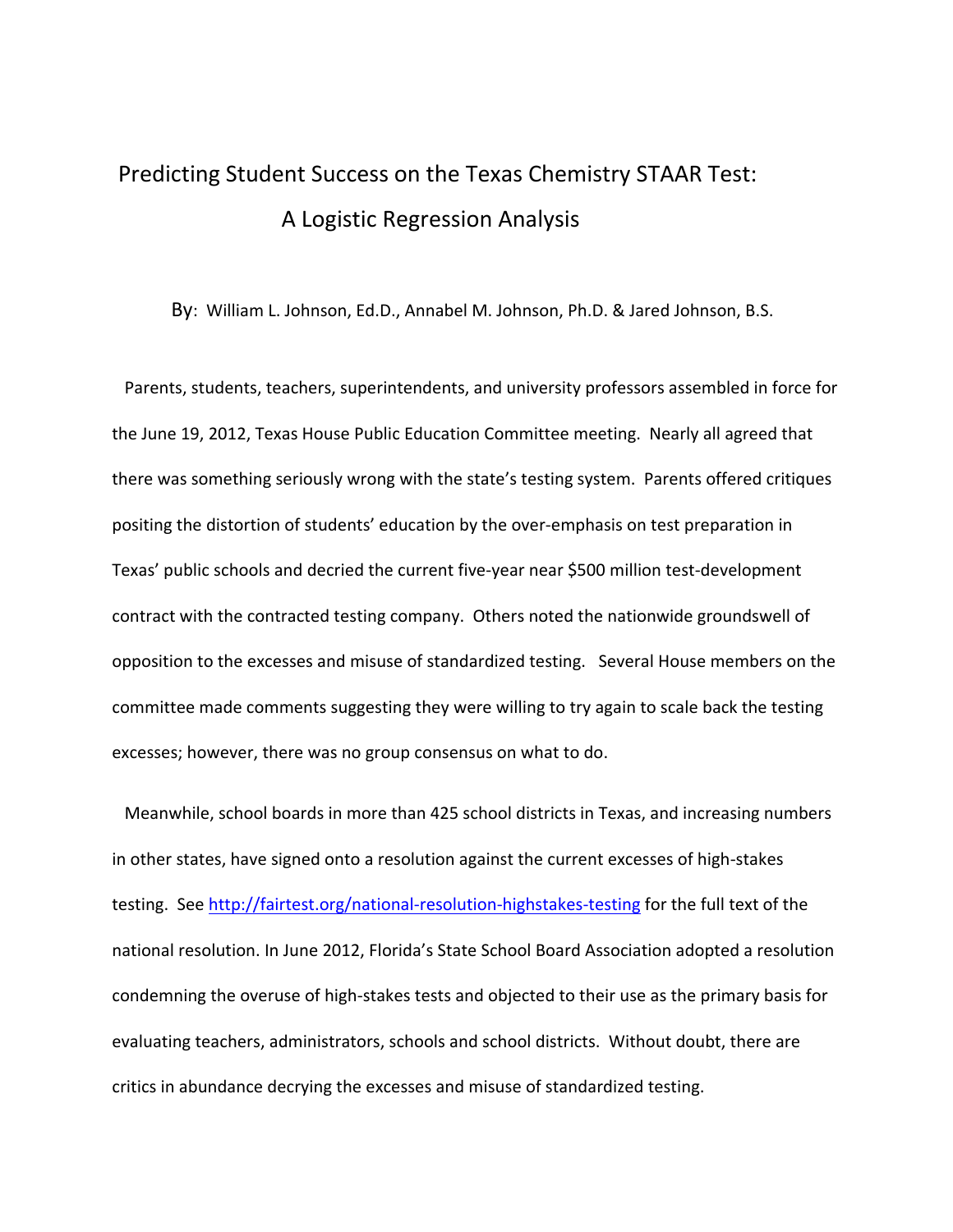No doubt, there are limitations with testing. Testing can be insensitive to students; that is, test questions are systematically skewed to reproduce the score distribution achieved by student groups in the past. A very high percentage of test variance in standardized test scores from year-to-year may largely reflect students' test-taking skills and be insensitive to what is being taught in the classroom. Furthermore, tests sample only limited amounts of the domain being tested, and a distortion may occur when testing a limited amount of a domain.

However, according to the critics, this is not the real issue. The real issue is that we have tested students for years, and the test scores have not gone up much. And second, the amount of money spent to develop these tests has done little to improve the graduation rates from the public schools. The levels of proficiency represented in many of these tests are so low that the testing has really not changed anything significantly.

 Many want to get rid of student standards and testing because they don't like what happens with the results; that is, they see testing used as a social and political tool. However, it is argued that tests have served the purpose of identifying and recognizing effective teachers and administrators in schools and highlighting successful educational practices. Test data have also provided educators with the ability to simplify complex issues. Perhaps critics do have a valid point about testing. It really is about using tests in a productive and ethical way in order to improve education.

#### The Uses of Data and Testing

 Both sides of the testing issue are likely over reactive and missing a middle ground. The purpose of this article was to bridge-the-gap somewhat by giving examples of how test data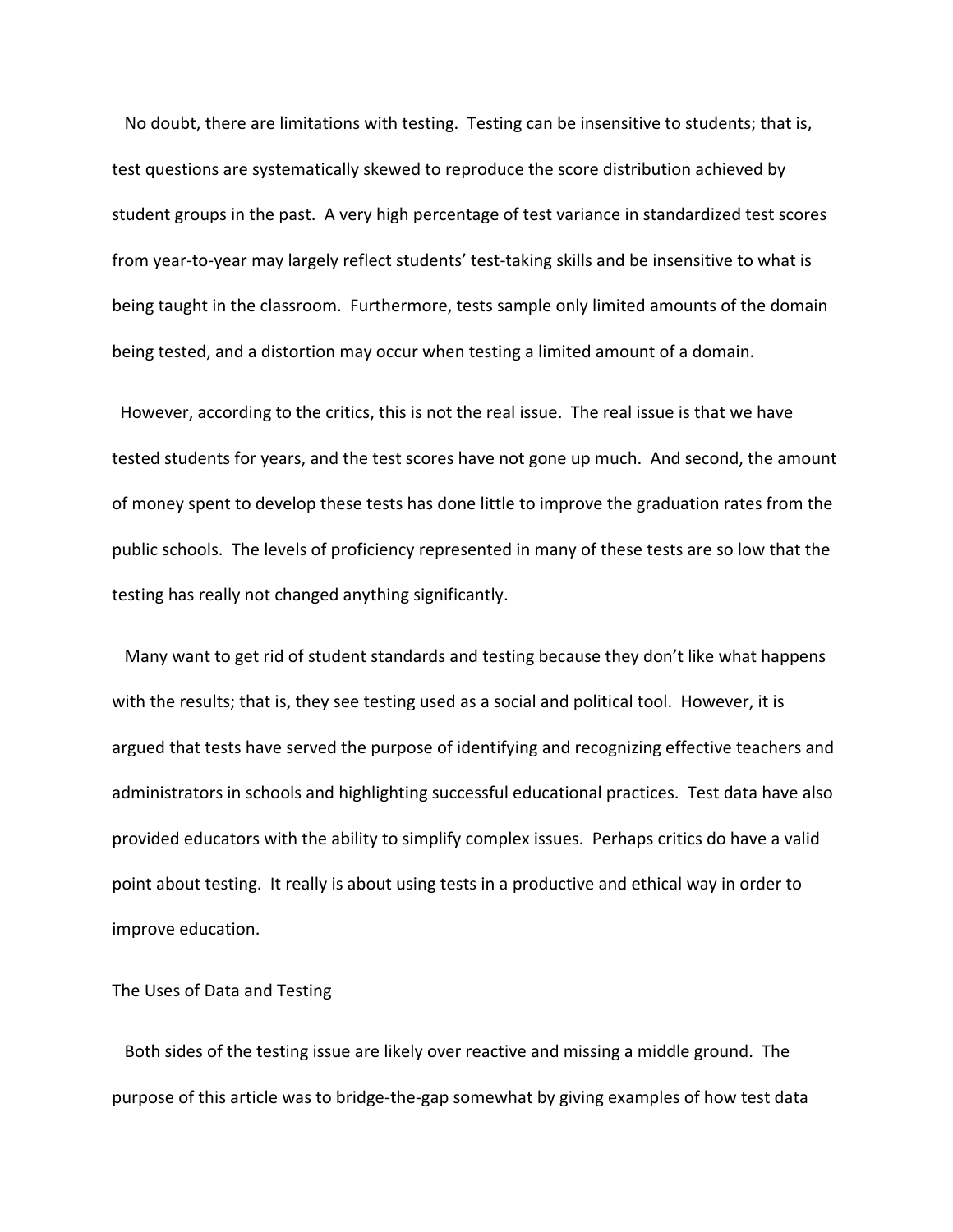and testing could be used in a productive and ethical way to help students. The authors have addressed testing in a way to help our students. We have found in our teaching that students are not very test sophisticated. Thus, before our science TAKS testing we reviewed the five major components (objectives) tested on the State of Texas science TAKS test. Our data analysis of three years of previous science test scores showed the following: if students answered at least 10 questions correctly on objective one (out of 17 questions on that objective), 95% of our students passed science TAKS. If they did not answer 10 questions correctly, most could still pass the science TAKS test if they answered at least seven questions correctly on objective five (15 physics formula problem types). Objectives two and three (biology) did not fail our students since they had taken biology the previous year. Low scores the year before on objective four (chemistry) was not a problem since the students were currently taking chemistry. We told our students our estimates of the number of questions needed to pass the yearly science TAKS test and gave them strategies for answering questions. We also gave students a summary sheet of their past TAKS scores, noting areas of strength and weakness. We then gave our students remedial work based on their areas of need on their previous TAKS test (Johnson & Johnson, 2010).

#### Understanding Test Construction

 Furthermore, our analysis of the structure of the science TAKS test showed that 40% of the test was process skills, and this percentage has held from year-to-year. Process skills would include the following: being able to understand and use formulas; draw inferences; ability to communicate conclusions and evidence; collect and organize data; analyze, evaluate and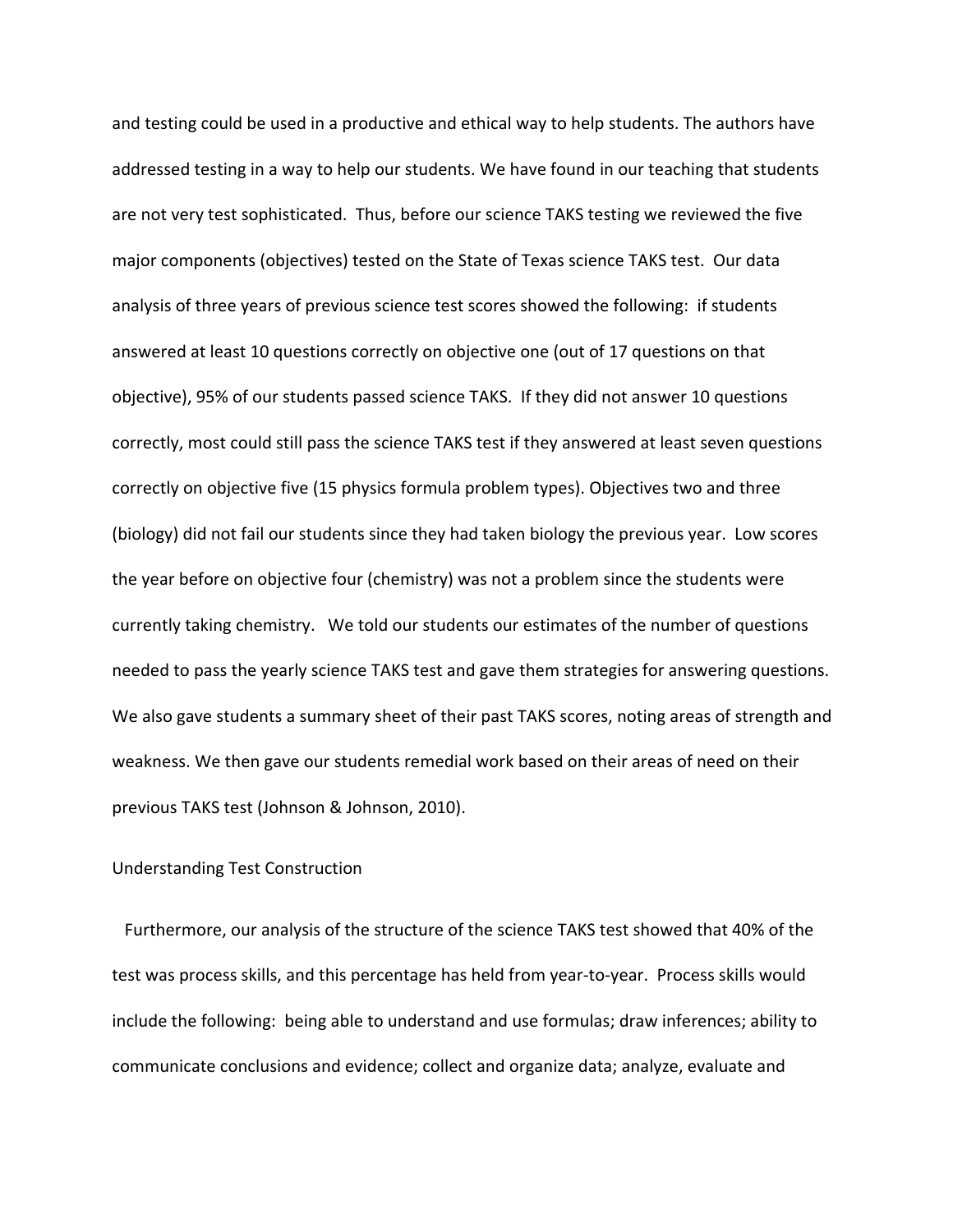critique data; plan and implement experiments; evaluate changes based on data; and plan, implement and ask questions based in scientific settings. Generally these skills and abilities encompass observation, communication, classification, measurement, inference and prediction (Johnson & Johnson, 2012).

 This information is invaluable in helping the students prepare for the process-skill portions of the science TAKS test. It has also been invaluable in helping students "know science." In lab work, the students have used process skills to work in a sophisticated way. Using our Vernier LabQuest units, the students have collected data from experiments and modeled the data as linear and nonlinear. However, we have primarily used the general linear model (GLM) in our data analysis. Our students have applied the evidence/findings from our science experiments to really begin to know and understand science. Students have not just memorized facts. These skills and the knowledge of test structure and previous test scores have resulted in exemplary science TAKS scores for our students for the past several years. This illustrates using strategies and test data in a productive manner to foster student success and increased graduation rates. Most of our special education students have passed science TAKS. Many of them had never passed a science TAKS test before.

 The State of Texas began moving incrementally from TAKS testing to the new State of Texas Assessment of Academic Readiness test in 2011-2012. Only juniors and senior re-testers will take the TAKS test in the 2012-2013 academic school year. This will be the last administration of the TAKS test except for retesting students who failed the test; thus, one sees the need to be preparing for the STAAR test. Furthermore, this knowledge would be most valuable considering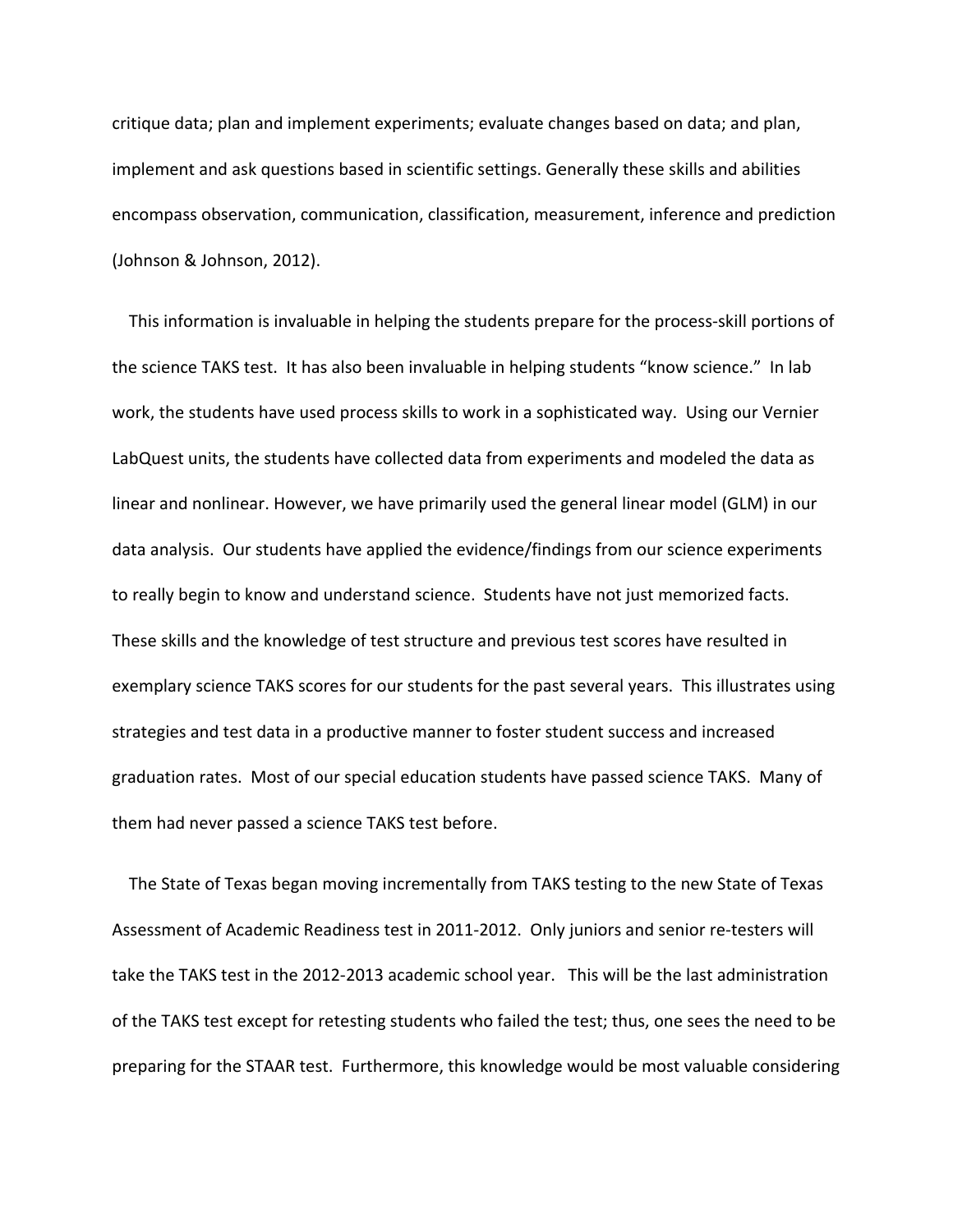that only 28% of Texas school districts and 44% of Texas campuses met the "adequate yearly progress" (AYP) requirement during the 2011-2012 school year under the No Child Left Behind Act. See<http://www.tea.state.tx.us/ayp/> for additional AYP information.

 Under the federal school accountability system, a school or district in the 2011-2012 school year met AYP requirement if 87% or more of their students passed the state reading/English language arts test; 83% passed the state mathematics test; 95% participated in the state testing program; and, depending on the grade level, had either a 75% graduation rate or a 90% attendance rate. Under the current structure of the NCLB Act, the passing standards will rise to 100% in the math and reading tests by 2014. This means steep increases in the passing requirements through 2014.

 Furthermore, the Texas Education document titled: "2012 AYP Requirements Rise," provides additional information pertaining to sanctions for missing AYP. See the following news release: [http://www.tea.state.tx.us/news\\_release.aspx?id=2147508185,](http://www.tea.state.tx.us/news_release.aspx?id=2147508185) dated August 8, 2012. The news release notes that Non-Title 1 schools that miss AYP must revise their already existing campus improvement plans to address the reasons that the campus missed AYP. Schools or districts in Stages 2-5 face stronger sanctions at each additional stage. A school that has reached Stage 2 sanctions, for example, must offer tutoring to its students.

 The TEA news release notes that at Stage 5 (the most advanced intervention level), a school must adopt an alternative form of governance. Along with tutoring options and offering school transfer, a school at Stage 5 could do the following: reopen as a charter school; replace all or most of the school staff; contract with a private management company to operate the school;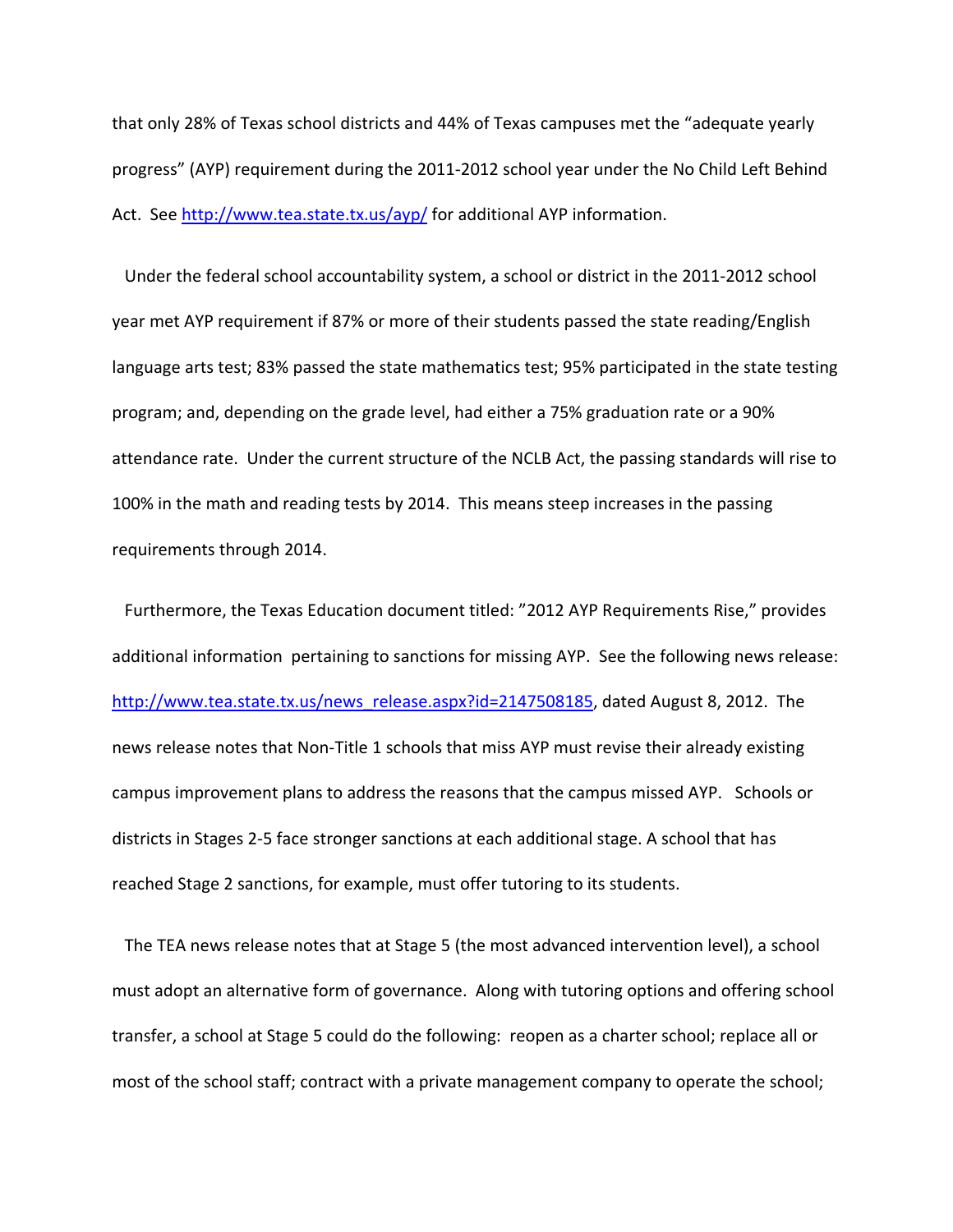turn the school's operation over to TEA; or adopt any other major restructuring of school governance. At Stage 5 for two or more years, TEA staff with meet with the campus and district staff to discuss way to revise the restructuring plan to make it more successful. See the following: [http://www.tea.state.tx.us/index4.aspx?id=44598&menu\\_id=798.](http://www.tea.state.tx.us/index4.aspx?id=44598&menu_id=798)

 Furthermore, the 2009 Texas legislature directed that educator-preparation programs be held accountable for the impact of their graduates on student achievement. As the metrics of the education-preparation effectiveness program are replicated for two-to-three years to determine reliability and validity, the suggestions given in this document will be invaluable to beginning teachers. Also, the following discussion of our logistic regression pilot study will be of great value to new teachers.

#### Logistic Regression Analysis

In addition to what has been noted (Johnson & Johnson, 2010), the authors piloted an SPSS logistic regression program to calculate the actual probability that each student would pass or fail the STAAR test. Since logistic regression does not make any assumptions about normality, linearity and homogeneity of variance for the independent variables in the analysis, logistic regression is being used more-and-more frequently because it can be interpreted similarly to other general linear model (GLM) solutions. As the statistic of choice, logistic regression has catapulted data analysis to a much higher level by assigning a probability that each student will pass or fail the STARR end-of-course (EOC) test. This has added significantly to the knowledge a teacher would have about each student in his or her classes. Knowing the probability of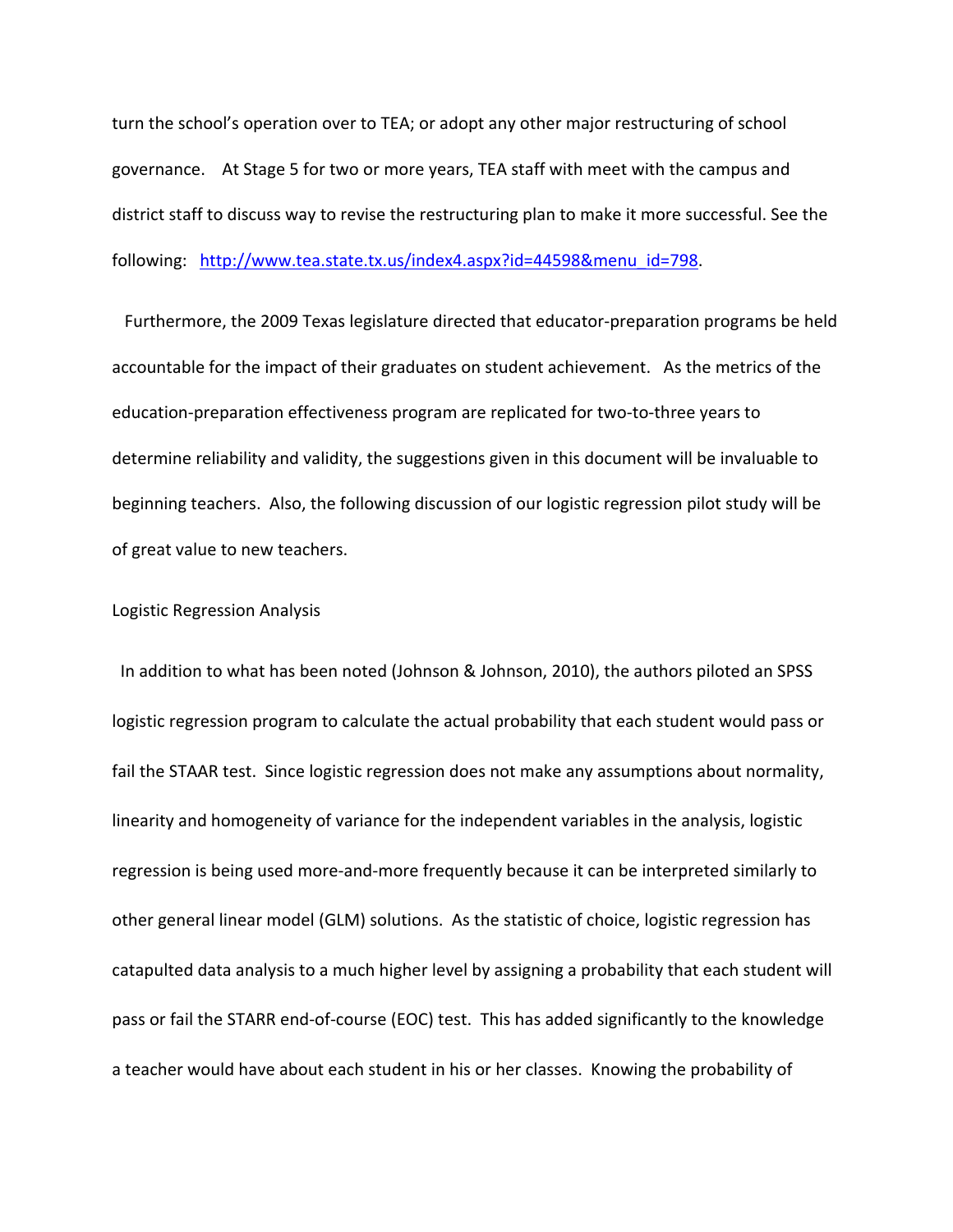each student passing the EOC test would alert the teacher to his or her students needing special preparation and help for the EOC test.

The authors had a convenience sample of n = 32 sophomores and n = 68 juniors at Robert E. Lee High School (5A) Tyler, Texas. The data were analyzed in the spring of 2012. In our initial logistic regression analysis, the authors entered the students' state pilot chemistry STAAR test (coded pass = 1 or fail = 0), their last science TAKS raw score, their last science TAKS Z-score, their last science TAKS test score (coded pass = 1 or fail = 0) and their grade level (coded sophomore = 0 or junior =  $1$ ).

 In our analysis, using the last science TAKS Z- score instead of the raw science TAKS score, there was a numerical problem with a standard error in the modeled event. That is, one should not interpret the numerical logistic regression solution if any of the independent variables had standard errors (SEs) greater than 2.0. This was the problem in our first analysis. Note, however, that the SE rule does not apply to the constant in the final solution. When we reentered the dependent variable and only the last science TAKS raw score and the grade level, the logistic regression solution converged with no numerical problems. Since the SPSS program does not compute tolerance values, the authors affirmed the solution by examining the standard errors in the final logistic solution. Both independent variables had SEs less than 2.0

 The authors also examined the data for outliers. When the outliers were removed and the analysis rerun without the outliers, the solution differed by only 0.32% from the original solution. Since the solution did not differ by at least 2% from the original solution, we kept the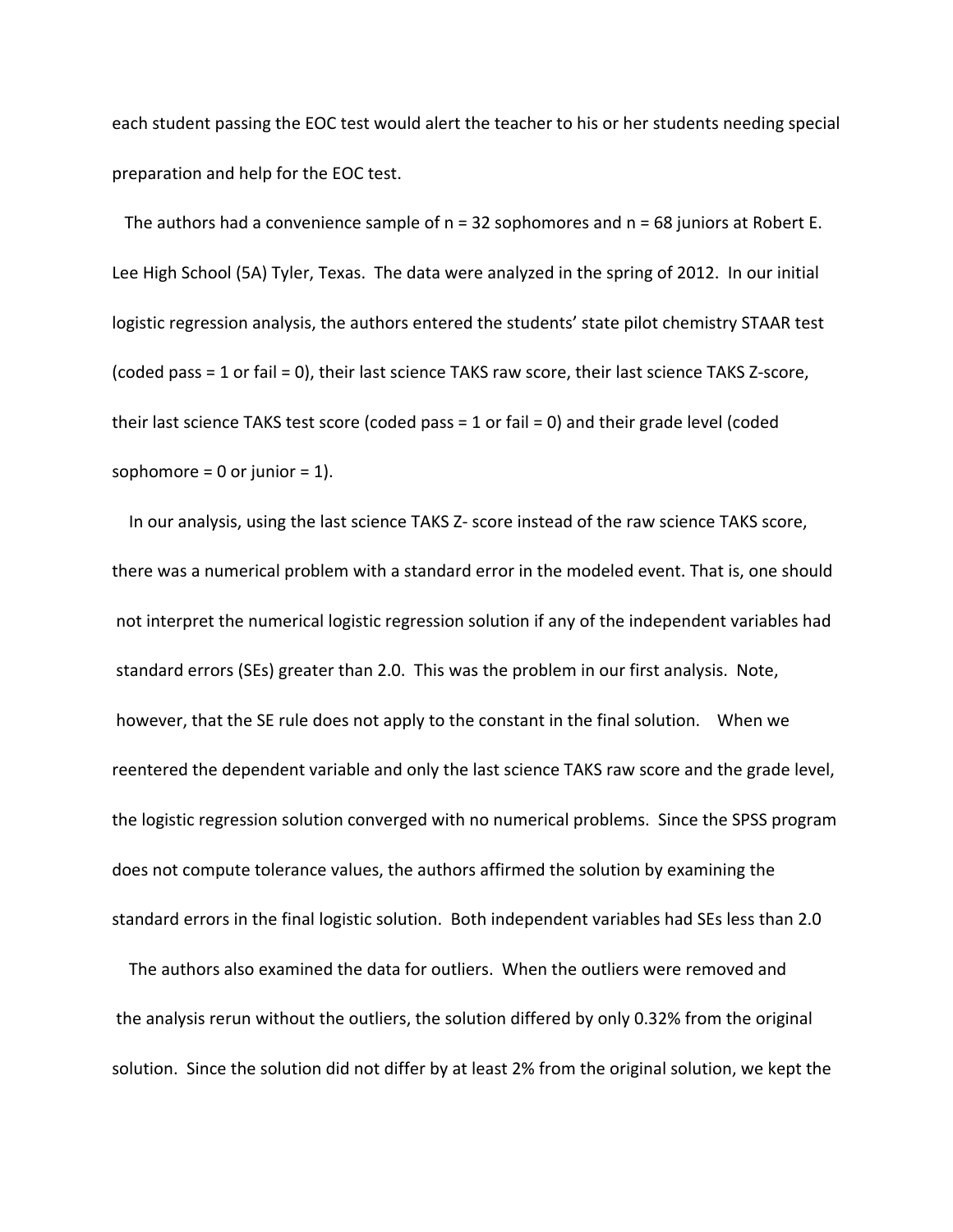original solution. This is the standard approach for examining outliers and selecting which solution to use.

 We also analyzed the statistical output for the usefulness of the model based on classification accuracy. To be classified as a useful model, the accuracy rate should be at least 25% higher than chance accuracy. Our analysis showed that the criteria for classification accuracy was satisfied. The accuracy rate was 30% higher than by chance. We did this calculation "by hand" since SPSS does not compute a cross-validated accuracy rate for logistic regression.

 Following is the SPSS version 20.0 printout of the binary logistic regression analysis, as well as the student data. The authors will also briefly explain the statistical meaning of each step in the SPSS analysis. The statistical output will give the actual probability that the student will pass or fail the STAAR test and the accuracy of the prediction model. Our analysis showed a very high classification accuracy. The model showed that 52 out of 56 students (92.9%) were correctly predicted as passing the STAAR EOC test, and 41 out of 44 students (93.2%) were correctly predicted as failing the EOC test. The overall accuracy of the model was 93%. Following is the SPSS 20.0 binary logistic regression analysis printout with explanatory comments noted for each table or chart. See Brace, Kemp, and Snelgar (2003) and Meyers, Gamst, and Guarino (2006) for an explanation of SPSS logistic regression analysis.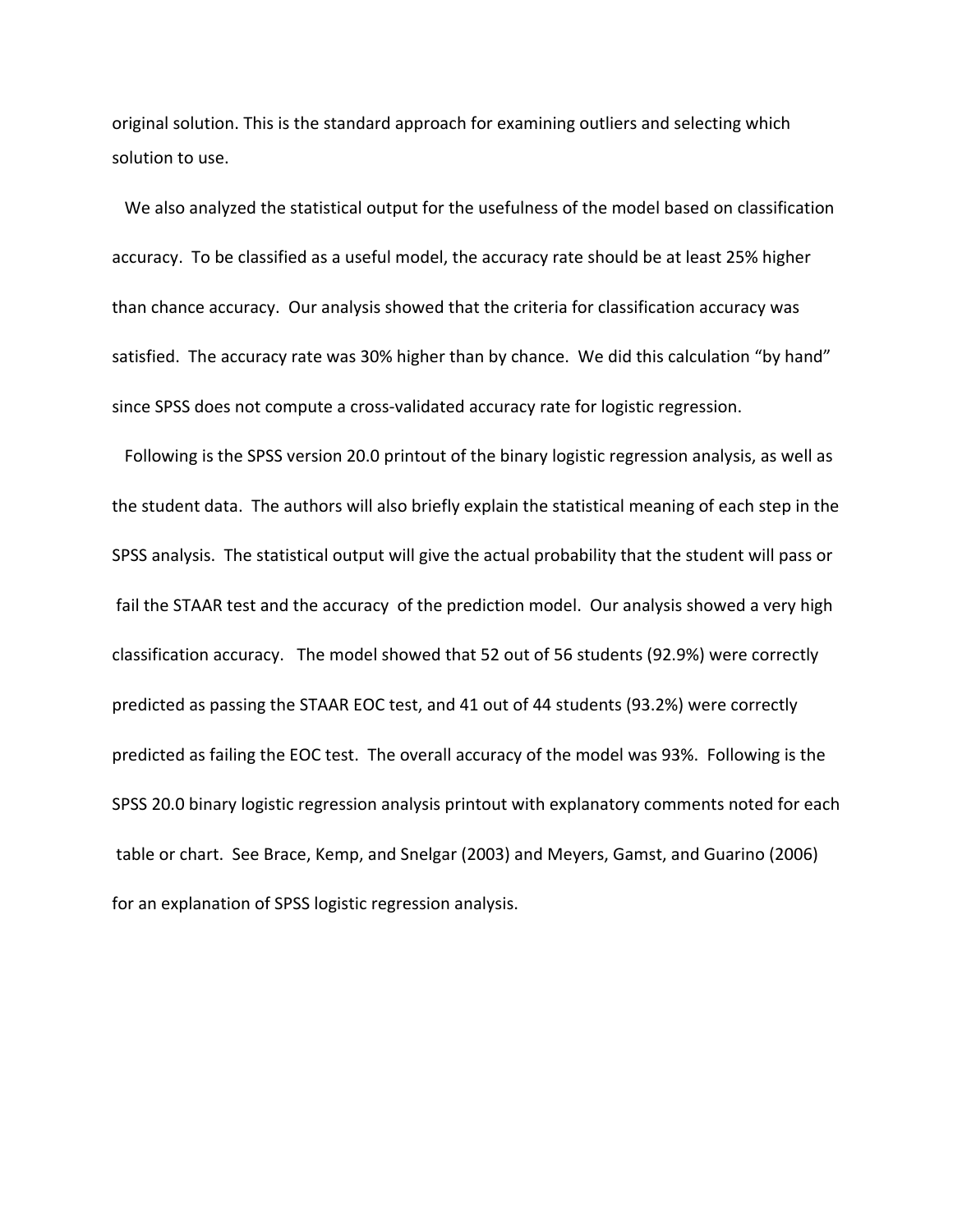#### References

- Brace, N., Kemp, R. & Snelgar, R. (2003). SPSS for psychologists (2<sup>nd</sup> Ed.). Mahwah, NJ: Erlbaum.
- Johnson, W.L., & Johnson, A.B. (2010). An innovative program that results in science school improvement. Texas Study of Secondary Education, 19(2), 21-23.
- Johnson, W.L., & Johnson A.B. (2012). Planning for the STAAR test: The third generation correlates of effective schools. Texas Study of Secondary Education, 21(2), 5-9.
- Meyers, L.S., Gamst, G. & Guarino, A.J. (2006). Applied Multivariate Research Design and Interpretation. Thousand Oaks, CA: Sage Publications.
- National Center for Fair and Open Testing (2012). Retrieved July 16, 2012, from [http://fairtest.org/national-resolution-highstakes-testing.](http://fairtest.org/national-resolution-highstakes-testing)
- Texas Education Agency (2012, August 8). 2012 AYP requirements rise. Austin, TX. Retrieved August 16, 2012, from [http://www.tea.state.tx.us/ayp/.](http://www.tea.state.tx.us/ayp/)
- Texas Education Agency (2012, August 8). 2012 AYP requirements rise. Austin, TX.

Retrieved August 17, 2012, from

[http://www.tea.state.tx.us/index4.aspx?id=4459&menu\\_id=798.](http://www.tea.state.tx.us/index4.aspx?id=4459&menu_id=798)

Texas Education Agency (2012, August 8). 2012 AYP requirements rise. Austin, TX.

Retrieved August 18, 2012, from

[http://www.tea.state.tx.us/news\\_release.aspx?id=2147508195.](http://www.tea.state.tx.us/news_release.aspx?id=2147508195)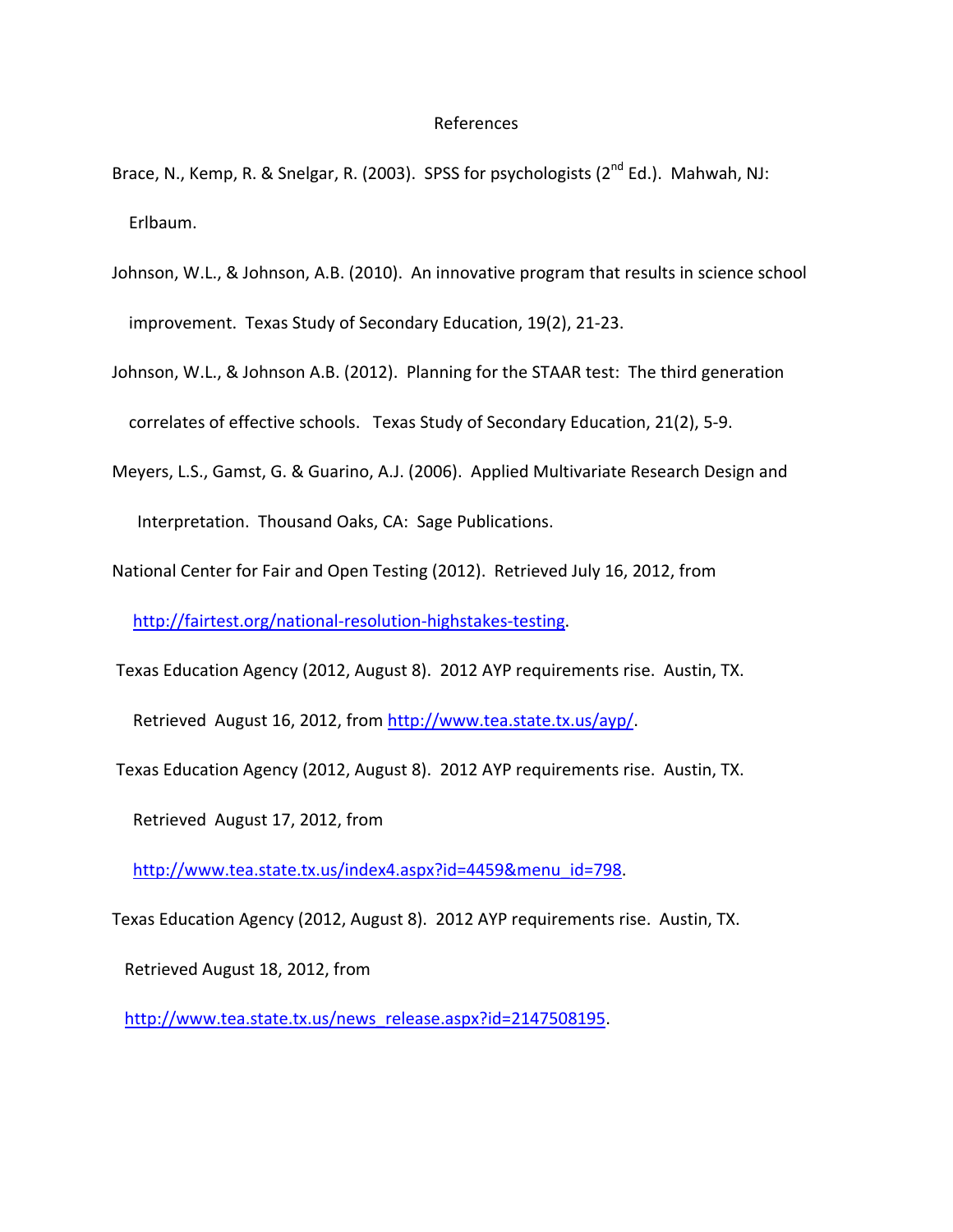```
LOGISTIC REGRESSION VARIABLES pofeoc
/METHOD=ENTER taksraw
/CLASSPLOT
/PRINT=GOODFIT ITER(1)
/CRITERIA=PIN(0.05) POUT(0.10) ITERATE(20) CUT(0.5).
```
### **LOGISTIC REGRESSION**

[DataSet1] C:\Users\Johnson\Documents\Logregression.sav]

#### **Case Processing Summary**

| Unweighted Cases <sup>a</sup> |                      |     | Percent |
|-------------------------------|----------------------|-----|---------|
|                               | Included in Analysis | 100 | 100.0   |
| <b>Selected Cases</b>         | <b>Missing Cases</b> |     |         |
|                               | Total                | 100 | 100.0   |
| <b>Unselected Cases</b>       |                      |     |         |
| <b>Total</b>                  |                      | 100 | 100.0   |

a. If weight is in effect, see classification table for the total number of cases.

(This table reports that 100% of the cases have been processed.)

#### **Dependent Variable Encoding**

| <b>Original Value</b> | <b>Internal Value</b> |
|-----------------------|-----------------------|
| 00                    |                       |
| 1.00                  |                       |

(This table tells you how the two outcomes have been coded.)

#### **Categorical Variables Codings**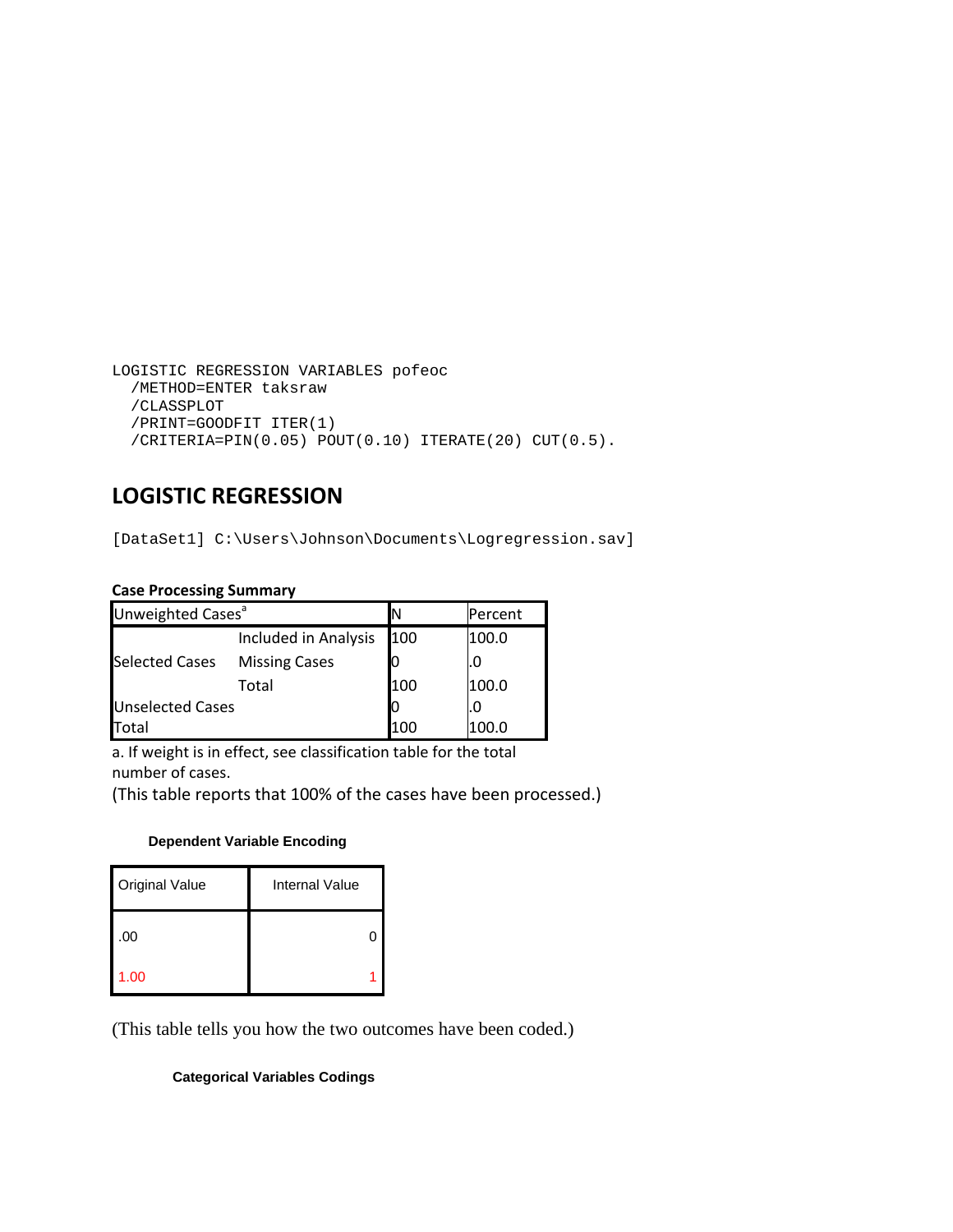|        |     | Frequency | Parameter<br>coding |
|--------|-----|-----------|---------------------|
|        |     |           |                     |
|        | .00 | 32        | 1.000               |
| sophjr | .00 | 68        |                     |

(This table gives the categorical variables coding.)

#### **BLOCK 0: BEGINNING BLOCK**

**(This section reports the results of the most basic attempt to predict the outcome; that is, this section describes a "null model": a model with no predictors and just the constant which is analogous to the y-intercept in OLS regression. This is why one will see all the variables put into the model in the table titled, "Variables not in the Equation.")**

| Iteration History <sup>a,b,c</sup> |   |                   |              |  |  |
|------------------------------------|---|-------------------|--------------|--|--|
| Iteration                          |   | -2 Log likelihood | Coefficients |  |  |
|                                    |   |                   | Constant     |  |  |
|                                    |   | 137.186           | .240         |  |  |
| Step 0                             | 2 | 137.186           | .241         |  |  |
|                                    |   | 137.186           | .241         |  |  |

a. Constant is included in the model.

b. Initial -2 Log Likelihood: 137.186

c. Estimation terminated at iteration number 3

because parameter estimates changed by less than .001.

(The first Iteration History table shows the estimation was terminated after three iterations. The -2 Log likelihood (-2LL) is a likelihood ratio and represents the unexplained variance in the outcome variable. The smaller the value, the better the fit. If a model fits perfectly, the likelihood = 1 and -2LL = 0. Recall that likelihood is the probability of the observed results given the parameter estimates.).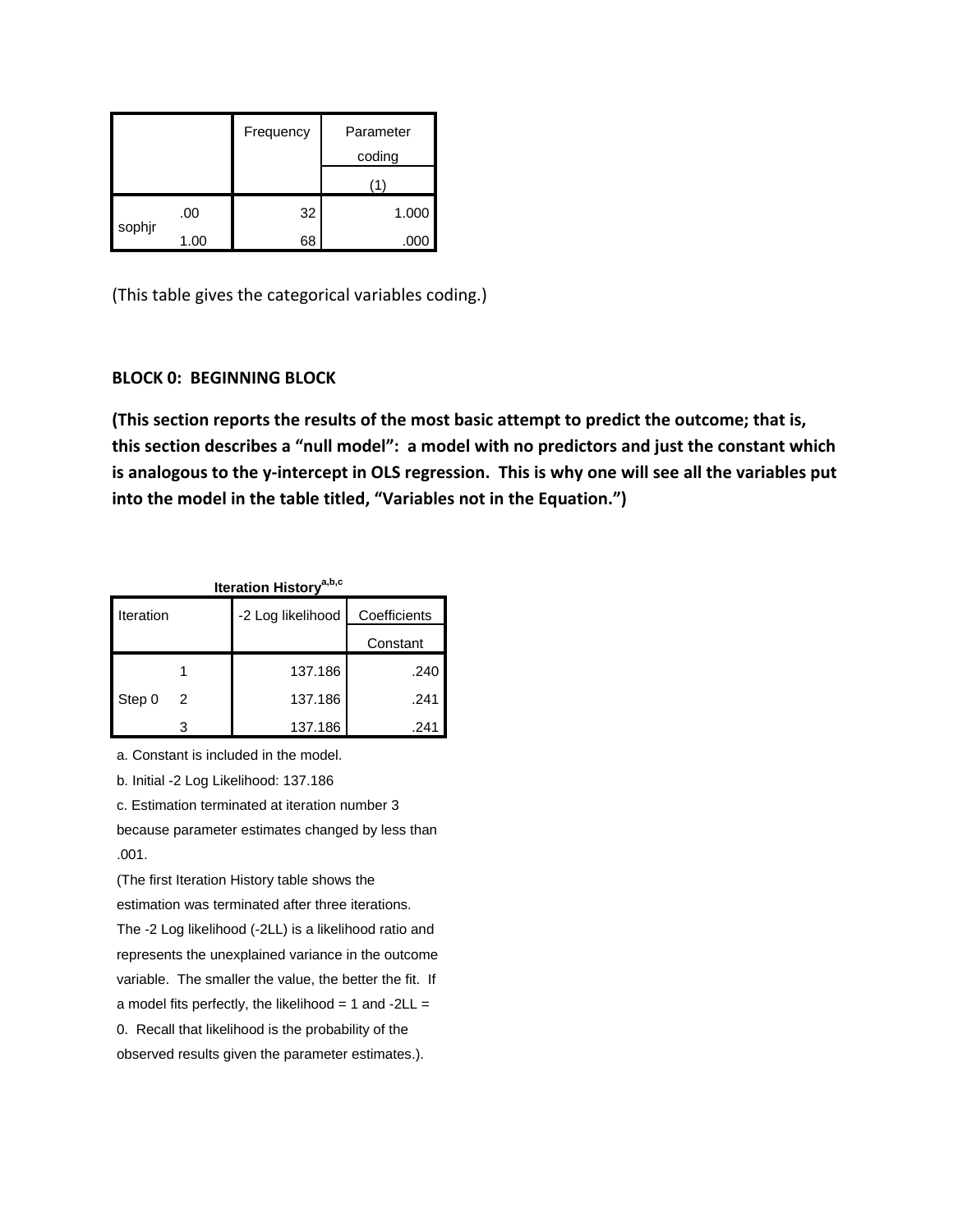| <b>Classification Tablea,b</b> |          |                           |        |           |            |  |
|--------------------------------|----------|---------------------------|--------|-----------|------------|--|
|                                | Observed |                           |        | Predicted |            |  |
|                                |          |                           | pofeoc |           | Percentage |  |
|                                |          |                           | .00    | 1.00      | Correct    |  |
|                                |          | .00                       |        | 44        |            |  |
| Step 0                         | pofeoc   | 1.00                      |        | 56        | 100.0      |  |
|                                |          | <b>Overall Percentage</b> |        |           | 56.0       |  |

a. Constant is included in the model.

b. The cut value is .500

(The Classification Table reports the results of this simple prediction. The table shows how well the null model correctly classifies cases. The key information is the percentage in the lower right corner which shows the null model is only 56% accurate. This is only slightly greater than the accuracy of random guessing. The full model should be much more accurate.)

| Variables in the Equation |
|---------------------------|
|---------------------------|

|        |          | D<br>D | $\sim$ $-$<br>◡.∟. | Wald | $\mathcal{A}'$<br>u | Sig.                      | Exp(B)         |
|--------|----------|--------|--------------------|------|---------------------|---------------------------|----------------|
| Step 0 | ∶onstant | .241   | .201               | .433 |                     | 22 <sub>1</sub><br>ا ت_ے. | . . <u>.</u> . |

(The Variables in the Equation table show the logistic coefficient (B) associated with the intercept included in the model. The table is similar to a standard logistic regression table. SE is the standard error associated with the coefficient. The Wald statistic is a chi-square 'type' of statistic and is used to test the significance of the variable in the model. The hypothesis is accepted, and one concludes the constant is zero. The df equals one for the Wald test since there is only one predictor in the model, namely the constant. Exp(B) refers to the change in the odds ratio attributed to the variable; that is, 56/44 = 1.273.)

#### **Variables not in the Equation**

|        |                           |           | Score  | df | Sig. |
|--------|---------------------------|-----------|--------|----|------|
|        |                           | taksraw   | 60.780 |    | .000 |
| Step 0 | Variables                 | sophjr(1) | .688   |    | .407 |
|        | <b>Overall Statistics</b> |           | 60.932 | ົ  | .000 |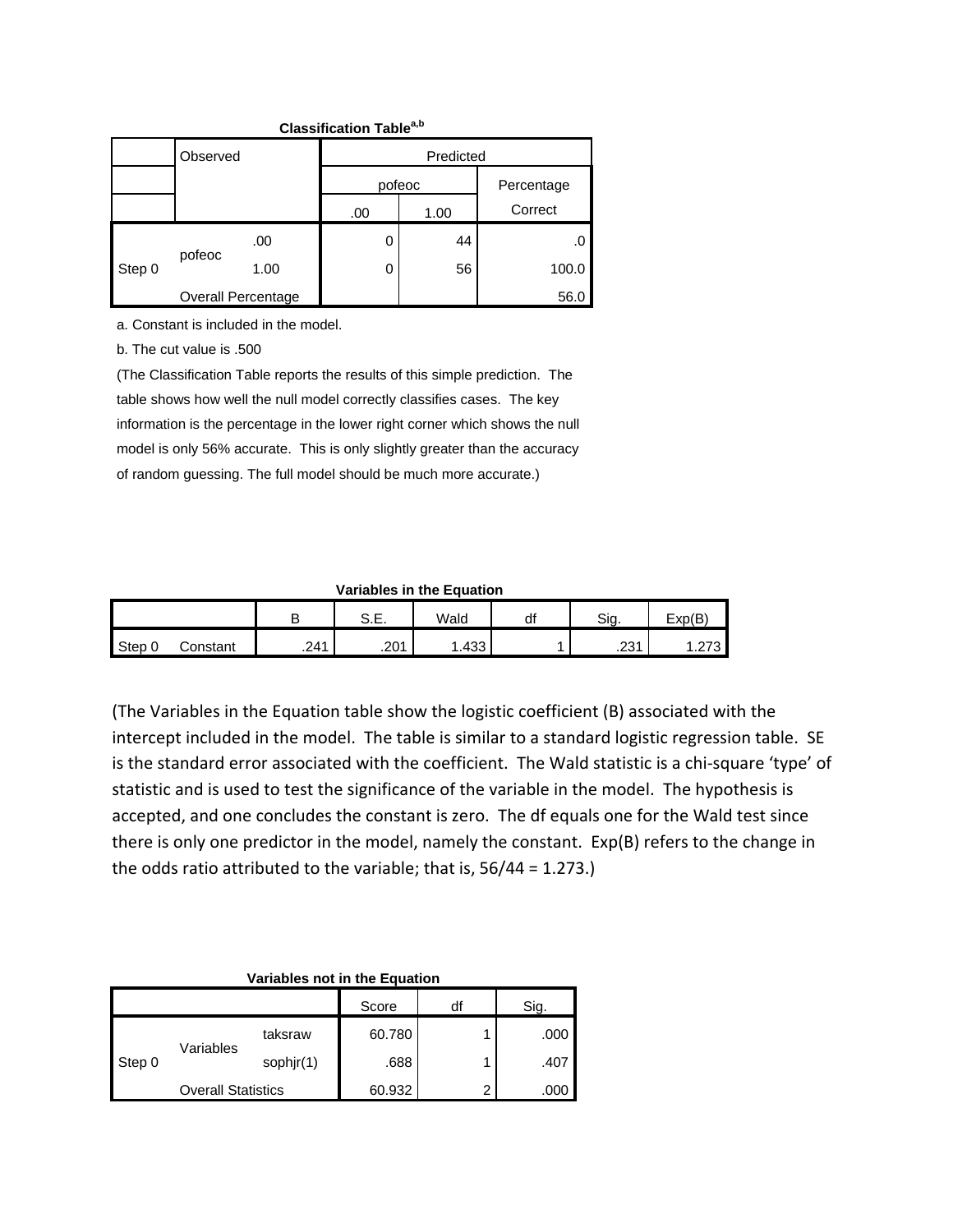**The Variables not in the Equation table list the Wald test score, df, and p-value for each variable not included in the beginning block model. This is a Score Test used to predict whether or not an independent variable would be significant in the model. This table shows that the TAKS raw predictor would be significant, and the sophjr(1) predictor would not be significant. The df is degrees of freedom for each variable. The overall statistics coefficient shows the result of including all the predictors in the model. Notice that this is not a total but an estimate of the overall Wald statistic associated with the model had all the variables been included.)**

#### **BLOCK 1: Method = Enter**

**(This block reports the results of the logistic regression analysis. It is more accurate than Block 0. It is the most interesting part of the output: the overall test of the model in the "Omnibus Tests of Model Coefficients" table and the coefficients and odds ratios in the "Variables in the Equation" table.)**

| <b>Iteration History</b> |        |                   |           |              |           |  |  |
|--------------------------|--------|-------------------|-----------|--------------|-----------|--|--|
| Iteration                |        | -2 Log likelihood |           | Coefficients |           |  |  |
|                          |        |                   | Constant  | taksraw      | sophjr(1) |  |  |
|                          |        | 65.928            | $-7.539$  | .195         | .168      |  |  |
|                          | 2      | 45.755            | $-14.247$ | .361         | .287      |  |  |
| 3                        | 37.506 | $-21.506$         | .541      | .382         |           |  |  |
|                          | 4      | 34.995            | $-28.022$ | .702         | .508      |  |  |
| Step 1                   | 5      | 34.629            | $-31.676$ | .792         | .607      |  |  |
|                          | 6      | 34.618            | $-32.460$ | .811         | .633      |  |  |
|                          | 7      | 34.618            | $-32.489$ | .812         | .634      |  |  |
|                          | 8      | 34.618            | $-32.489$ | .812         | .634      |  |  |

**Iteration Historya,b,c,d**

a. Method: Enter

b. Constant is included in the model.

c. Initial -2 Log Likelihood: 137.186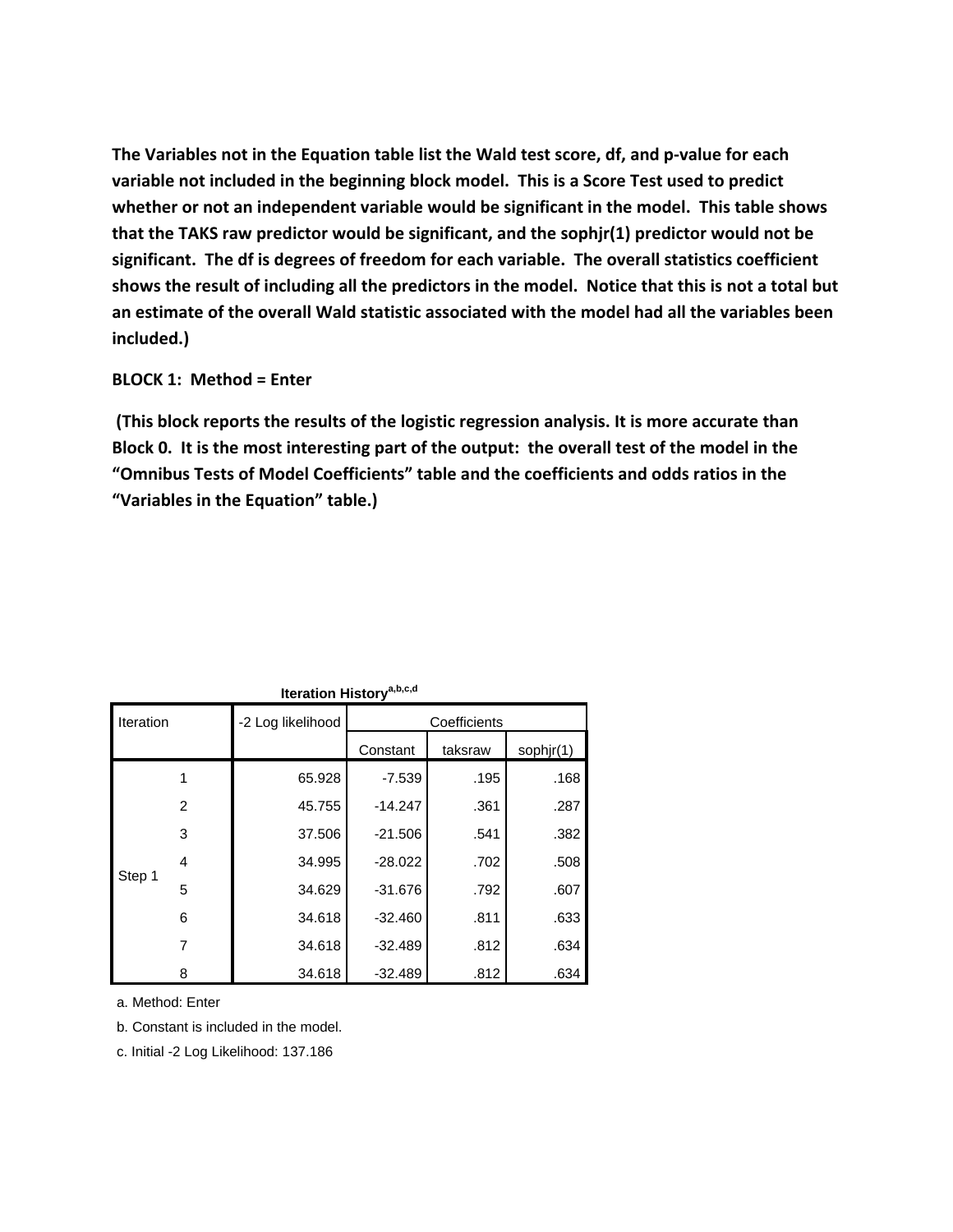d. Estimation terminated at iteration number 8 because parameter estimates changed by less than .001.

(The iteration history shows that the estimation was terminated at iteration #8 because the parameter estimates did not change by more than 0.001. The -2LL is a likelihood ratio and represents the unexplained variance. Thus, the smaller the value the better. Notice here the -2LL value (34.618) is much lower than the value in the null model (137.186). Though the iteration history is not usually of interest, the table does show how the model chi-square value was derived. Thus,  $137.186 - 34.618 = 102.568$ . This is the value for the model chi-square in the Omnibus Tests of Model Coefficients table that follows next. The -2LL is a likelihood ratio and represents the unexplained variance in the outcome variable.)

#### **Omnibus Tests of Model Coefficients**

|        |              | Chi-square |   | Sig. |
|--------|--------------|------------|---|------|
|        | Step         | 102.568    | 2 | .000 |
| Step 1 | <b>Block</b> | 102.568    | ົ | .000 |
|        | Model        | 102.568    |   |      |

**(Omnibus tests are general tests of how well the model performs. The table reports the chisquare associated with each step in the Enter model. We can use either this Omnibus test or the Hosmer-Lemeshow test that will follow later. There is only one step from the constant model to the block containing predictors; thus, all three values are the same. The null hypothesis that there was no difference between the model with only a constant and our model (Block 1, with predictors) with independent variables was rejected. The existence of a relationship between the independent variables and the dependent variable was supported; that is, our model was statistically significant from the constant only model because of the significance (p-value) noted in the Omnibus table. There is a significant effect for the combined predictors on the outcome variable.)**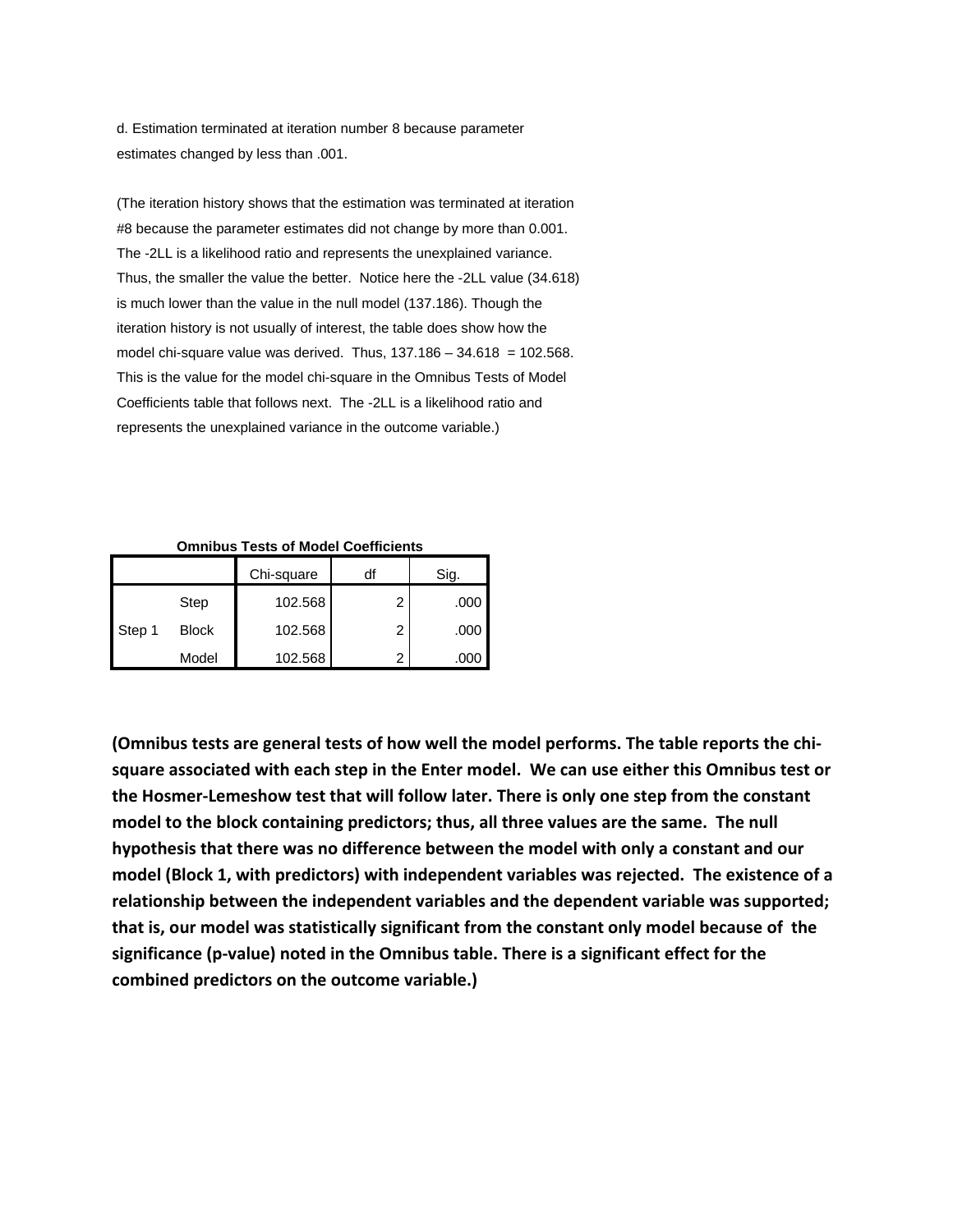| <b>Model Summary</b> |                   |               |              |  |  |  |
|----------------------|-------------------|---------------|--------------|--|--|--|
| Step                 | -2 Log likelihood | Cox & Snell R | Nagelkerke R |  |  |  |
|                      |                   | Square        | Square       |  |  |  |
|                      | $34.618^a$        | .641          | .859         |  |  |  |

a. Estimation terminated at iteration number 8 because

parameter estimates changed by less than .001.

(This is the first absolute measure of the validity of the model and evaluates whether or not the set of independent variables improves prediction of the dependent variable better than chance. It tests if at least one of the independent variables (covariates) is statistically different from zero. The -2 log likelihood (-2LL) is used because it is a chi-squared distribution, while –LL is not. Therefore, the -2LL measure can be used for assessing the significance of the logistic regression model. This table also provides "pseudo" equivalent R-squares somewhat similar to the Rsquared value that is found in OLS regression; that is, the proportion of variance explained by the predictors. It is not possible to compute an exact R-squared value in log regression; thus, one should interpret these R-squared values with some caution. However, most researchers prefer the Nagelkerke pseudo R-squared because it can achieve a value between 0 and 1; thus, it can be evaluated as indicating a model fit. The Cox and Snell pseudo R-squared value can have a value greater than one, and the larger the value the better the estimate.)

#### **Hosmer and Lemeshow Test**

| ੇtep | Chi-square |  |
|------|------------|--|
|      | 5.318      |  |

(This table gives the results of the Hosmer and Lemeshow Test. This is the preferred test of goodness-of-fit. This table also provides a formal test of the agreement between the observed and predicted outcomes. A large p-value indicates a good match. If the p-value is less than 0.05, the model does not adequately fit the data, and one needs to look for alternate variables. In this table, the p-value is large (0.621) and greater than our established cutoff (generally 0.05) indicating a good fit. In other words, a non-significant chi-square means that the predicted probabilities match the observed probabilities, and our model predicts values not significantly different from what we observed.)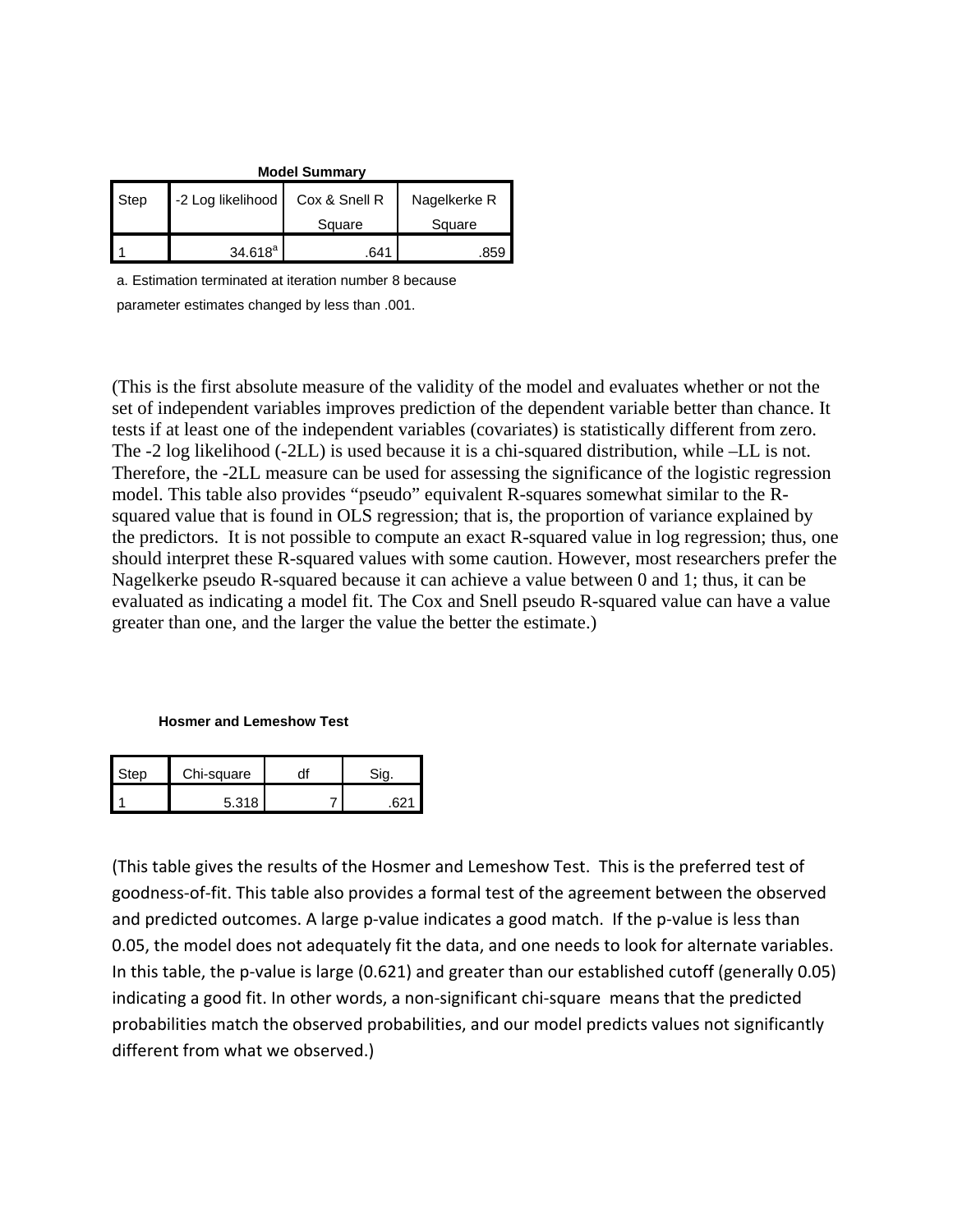|        |                | $pofeoc = .00$ |          | $pofeoc = 1.00$ | Total    |    |
|--------|----------------|----------------|----------|-----------------|----------|----|
|        |                | Observed       | Expected | Observed        | Expected |    |
|        | 1              | 9              | 9.000    | 0               | .000     | 9  |
|        | $\overline{2}$ | 10             | 9.990    | 0               | .010     | 10 |
|        | 3              | 10             | 10.817   |                 | .183     | 11 |
|        | $\overline{4}$ | 10             | 9.597    | 2               | 2.403    | 12 |
| Step 1 | 5              | 5              | 3.719    | 8               | 9.281    | 13 |
|        | 6              | 0              | .662     | 11              | 10.338   | 11 |
|        | 7              | 0              | .166     | 10              | 9.834    | 10 |
|        | 8              | 0              | .042     | 10              | 9.958    | 10 |
|        | 9              | 0              | .007     | 14              | 13.993   | 14 |

**Contingency Table for Hosmer and Lemeshow Test**

(This Contingency Table was used in the calculation of the previous table and shows more detail. The table showed the observed and expected values for each category of the outcome variable. The cases are ranked by the estimated probability on the criterion variable; that is, the test divides the data into approximately 10 groups. These groups are defined by increasing order of estimated risk. The first group has nine students, the second group 10 students, the third group 11 students, etc. Notice the close match between the observed and expected values for each group.)

| <b>Classification Table<sup>a</sup></b> |          |                    |           |        |            |  |  |  |
|-----------------------------------------|----------|--------------------|-----------|--------|------------|--|--|--|
|                                         | Observed |                    | Predicted |        |            |  |  |  |
|                                         |          |                    |           | pofeoc | Percentage |  |  |  |
|                                         |          |                    | .00       | 1.00   | Correct    |  |  |  |
|                                         |          | .00                | 41        | 3      | 93.2       |  |  |  |
| Step 1                                  | pofeoc   | 1.00               | 4         | 52     | 92.9       |  |  |  |
|                                         |          | Overall Percentage |           |        | 93.0       |  |  |  |

a. The cut value is .500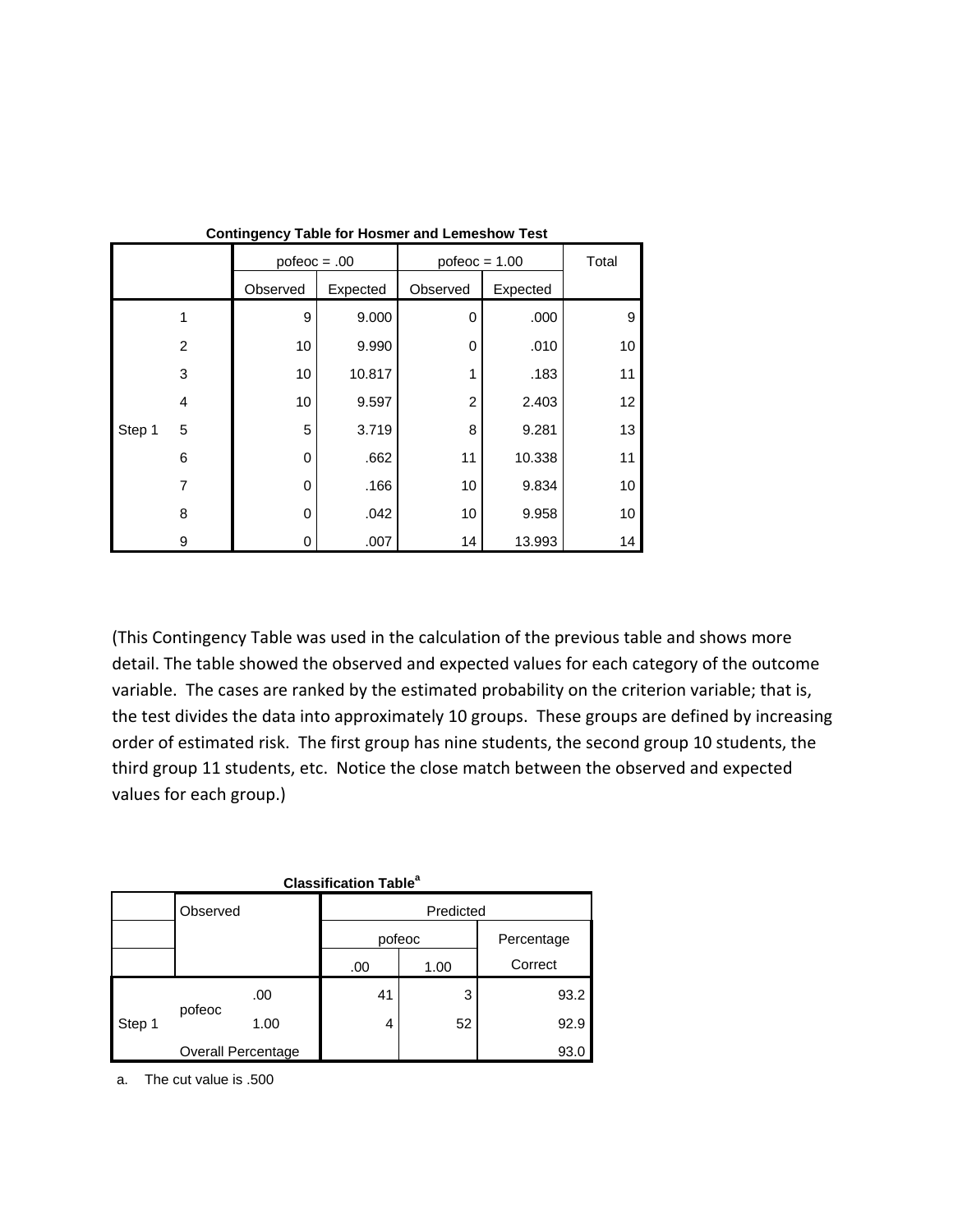(The Classification Table summarizes the results of the full logistic regression prediction model. It shows how well our full model correctly classified cases. The model correctly predicted 93.0% of the students would pass or fail the end of course STAAR test. This is the overall rate for the model. One can see that this percentage has increased from 56.0 in the earlier Classification Table to 93.0 in the Full Prediction Model.)

**Variables in the Equation**

|                     |           | B         | S.E.  | Wald   | df | Sig. | Exp(B) |
|---------------------|-----------|-----------|-------|--------|----|------|--------|
| Step 1 <sup>a</sup> | taksraw   | .812      | .192  | 17.819 |    | .000 | 2.252  |
|                     | sophjr(1) | .634      | 1.024 | .383   |    | .536 | 1.885  |
|                     | Constant  | $-32.489$ | 7.807 | 17.318 |    | .000 | .000   |

a. Variable(s) entered on step 1: taksraw, sophjr.

(The first column in the table gives the logistic coefficients(B) of each predictor variable. The Wald statistic provides Wald chi-square values used in testing the null hypothesis. The statistic indicates how useful each predictor was. It tells us whether or not the logistic coefficient (B) is different than zero. Recall that the Wald statistic value is (B/SE), but in most in most software it is calculated as  $(B/SE)^2$ . The degrees of freedom for each of the tests of the coefficients are listed in the df column. The Exp(B)is the odds ratio associated with each predictor. The column gives the indication of the change in the predicted odds of "pass or fail" the End of Course (STAAR) test for each unit change in the predictor variable. We expect predictors which increase the logit to display Exp (B) values greater than 1.0, and Exp (B) values less than 1.0 to decrease the logit. The logit is what is being predicted. It is the odds of membership in the category of the outcome variable with the numerically greater value (here a one value rather than a zero value).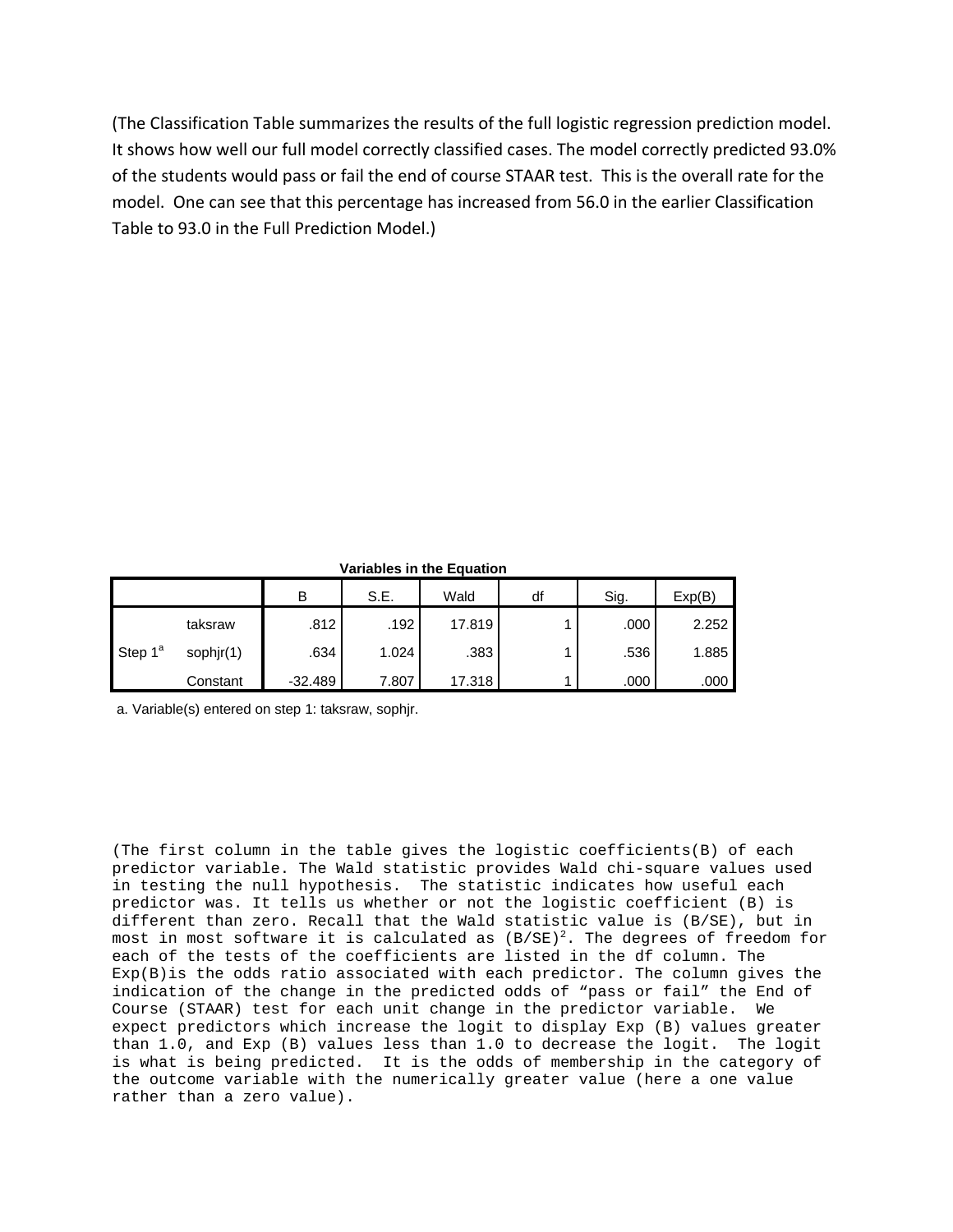Recall, if  $p = probability$ ; then odds =  $p/1-p$ ; and log odds or logit (p)=  $log(p/1-p)$ . Also,  $logit (p) = a + bx$ . For two independent variables, logit (p) =  $a + B_1X_1 + B_2X_2$  where a is the constant, the Xs are the independent variables, the Bs are the logistic coefficients, and logit (p) is the odds of membership in the outcome variable. Then the following equation is correct:  $p = e^{\log it(p)}$  / 1 +  $e^{\log it(p)}$ . We then have our predicted probabilities for pass or fail the STAAR test, and the group membership follows. Note also in the Variables in the Equation that  $e^B$  or( $e^{.812}$ ) = 2.252 and that  $ln(2.252)$  = .812. Entering the raw TAKS score (taksraw) in the model, note that both the constant and raw TAKS score are significant.

 One can now use the results of the binary logistic regression analysis to calculate the STAAR passing odds for each new student who will take the STAAR test. To do this, add the data available for each new student. Repeat the analysis as before, but in the logistic regression dialogue box, click on the "save" button. This will bring up the "logistic regression save variable" box. Then select the "Probabilities" and "Group membership" boxes. Next, Click the "ok" button. Two new variables will be added to the data file: the "probability of passing" the STAAR test and the "predicted group" noted as pass or not. One can use these values to make real predictions.)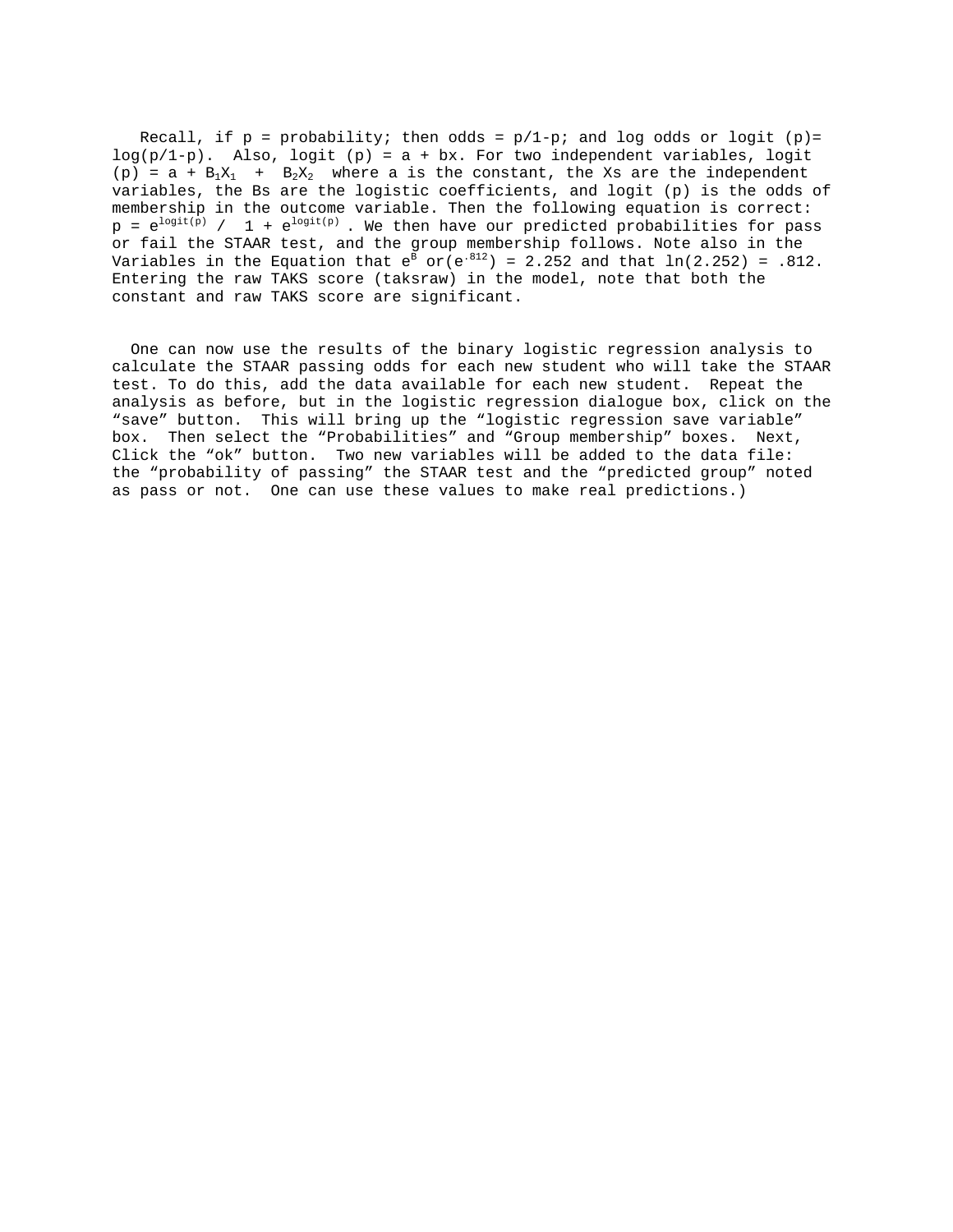|  | Step number: |  |
|--|--------------|--|
|--|--------------|--|

 $1 - 1.00$ 

Each Symbol Represents 2 Cases.

|                   |          |              | Observed Groups and Predicted Probabilities                                                   |                            |                           |   |              |    |                     |             |    |  |
|-------------------|----------|--------------|-----------------------------------------------------------------------------------------------|----------------------------|---------------------------|---|--------------|----|---------------------|-------------|----|--|
|                   | $32 +$   |              |                                                                                               |                            |                           |   |              |    |                     |             |    |  |
| $\ddot{}$         |          |              |                                                                                               |                            |                           |   |              |    |                     |             |    |  |
| I                 |          | I            |                                                                                               |                            |                           |   |              |    |                     |             |    |  |
|                   |          | I            |                                                                                               |                            |                           |   |              |    |                     |             |    |  |
| I<br>$\mathbf F$  |          | I            |                                                                                               |                            |                           |   |              |    |                     |             |    |  |
| 11                |          |              |                                                                                               |                            |                           |   |              |    |                     |             |    |  |
| R                 | $24 +$   |              |                                                                                               |                            |                           |   |              |    |                     |             |    |  |
| $1+$<br>Е         |          | I0           |                                                                                               |                            |                           |   |              |    |                     |             |    |  |
| 1I                |          |              |                                                                                               |                            |                           |   |              |    |                     |             |    |  |
| Q<br>11           |          | I0           |                                                                                               |                            |                           |   |              |    |                     |             |    |  |
| U                 |          | I0           |                                                                                               |                            |                           |   |              |    |                     |             |    |  |
| 1I                | $16 + 0$ |              |                                                                                               |                            |                           |   |              |    |                     |             |    |  |
| Е<br>$1+$         |          |              |                                                                                               |                            |                           |   |              |    |                     |             |    |  |
| N                 |          | I0           |                                                                                               |                            |                           |   |              |    |                     |             |    |  |
| 1I<br>$\mathsf C$ |          | I0           |                                                                                               |                            |                           |   |              |    |                     |             |    |  |
| $11$              |          |              |                                                                                               |                            |                           |   |              |    |                     |             |    |  |
| Υ<br>1I           |          | I0           |                                                                                               |                            |                           |   |              |    |                     |             |    |  |
|                   | $8 + 0$  |              |                                                                                               |                            |                           |   |              |    |                     |             |    |  |
| $1+$              |          | I00          |                                                                                               |                            |                           |   | $\mathbf{1}$ |    |                     |             |    |  |
| $\mathbf 1$       |          |              | 11I                                                                                           |                            |                           |   |              |    |                     |             |    |  |
|                   |          | I00          | $\mathbf 0$                                                                                   |                            |                           |   | $\mathbf 0$  |    |                     |             |    |  |
| $\mathbf 1$       |          | I00 0        | $\mathbf{1}$<br>00                                                                            | $\mathbf{1}$<br>$0\quad 0$ | 1111I                     | 0 | $\mathsf 0$  |    | $\mathsf{O}\xspace$ | $\mathsf 0$ |    |  |
| $\mathbf 0$       |          | $\mathbf{1}$ | $\mathbf 0$                                                                                   | 11                         | 11111I                    |   |              |    |                     |             |    |  |
| $- - + -$         |          |              | -------+---------+---------                                                                   |                            |                           |   |              |    |                     |             |    |  |
| Prob:<br>.7       |          | 0<br>.8      | $\cdot$ 1<br>.9                                                                               |                            | $\cdot$ 2<br>$\mathbf{1}$ |   | .3           | .4 |                     | .5          | .6 |  |
| Group:            |          |              |                                                                                               |                            |                           |   |              |    |                     |             |    |  |
|                   |          |              | Predicted Probability is of Membership for 1.00<br>The Cut Value is .50<br>Symbols: $0 - .00$ |                            |                           |   |              |    |                     |             |    |  |

(The graph above shows how the full model predicts membership. The better the model, the less zeros and ones are in the middle of the graph. When the model is less accurate, there are more symbols (zeros or ones) in the middle of the graph, displaying their probability (x-axis).)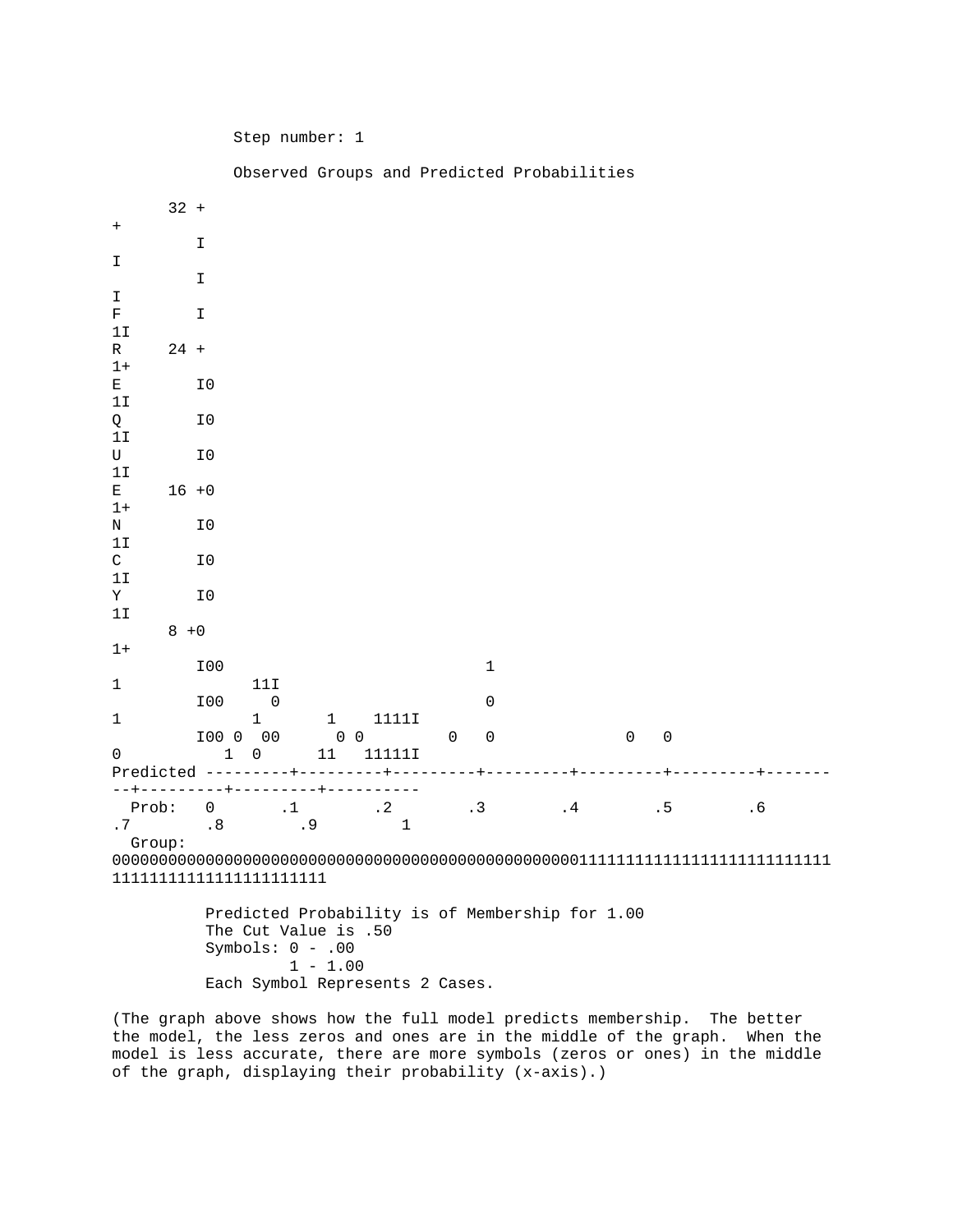| Student | Taksraw | Sophjr | Porfeoc | Porftaks | ztaksraw   | Data         |
|---------|---------|--------|---------|----------|------------|--------------|
| 1       | 36.00   | .00.   | .00.    | 1.00     | $-.45129$  | the          |
| 2       | 24.00   | .00    | .00     | .00      | $-1.94315$ | Log:<br>Regi |
| 3       | 43.00   | .00.   | 1.00    | 1.00     | .41896     | n            |
| 4       | 44.00   | .00.   | 1.00    | 1.00     | .54329     | Ana:         |
| 5       | 39.00   | .00    | .00.    | 1.00     | $-07832$   |              |
| 6       | 24.00   | .00.   | .00     | .00.     | $-1.94315$ |              |
| 7       | 49.00   | 1.00   | 1.00    | 1.00     | 1.16490    |              |
| 8       | 44.00   | .00.   | 1.00    | 1.00     | .54329     |              |
| 9       | 42.00   | .00.   | 1.00    | 1.00     | .29464     |              |
| 10      | 42.00   | 1.00   | 1.00    | 1.00     | .29464     |              |
| 11      | 45.00   | .00    | 1.00    | 1.00     | .66761     |              |
| 12      | 44.00   | .00.   | 1.00    | 1.00     | .54329     |              |
| 13      | 43.00   | 1.00   | 1.00    | 1.00     | .41896     |              |
| 14      | 38.00   | .00.   | .00.    | 1.00     | $-.20264$  |              |
| 15      | 43.00   | .00    | 1.00    | 1.00     | .41896     |              |
| 16      | 12.00   | .00    | .00     | .00.     | $-3.43501$ |              |
| 17      | 38.00   | 1.00   | .00.    | 1.00     | $-.20264$  |              |
| 18      | 44.00   | 1.00   | 1.00    | 1.00     | .54329     |              |
| 19      | 48.00   | .00.   | 1.00    | 1.00     | 1.04057    |              |
| 20      | 48.00   | .00    | 1.00    | 1.00     | 1.04057    |              |

a for the jistic ressio

lysis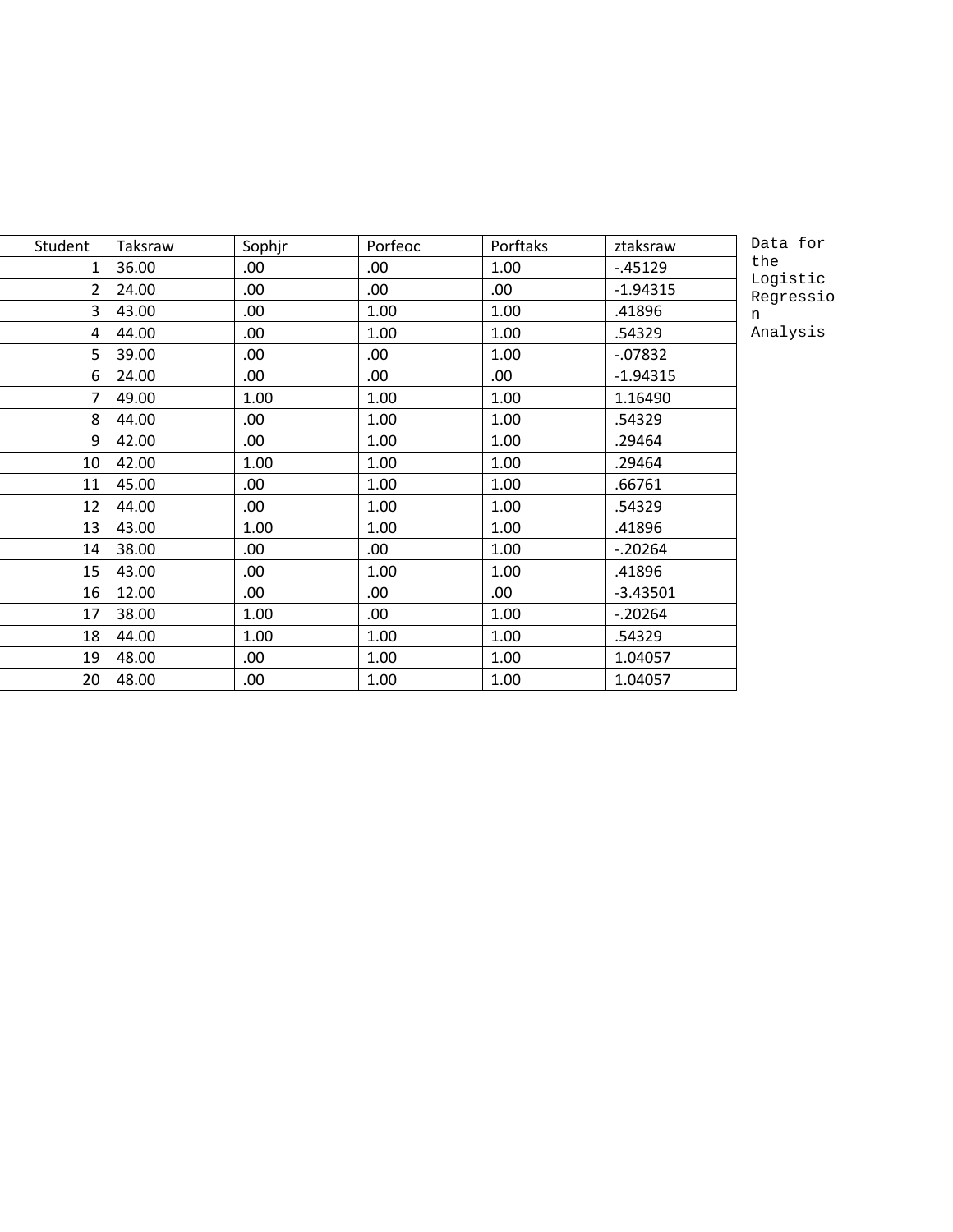| 21       | 50.00 | .00  | 1.00 | 1.00 | 1.28922    |
|----------|-------|------|------|------|------------|
| 22       | 41.00 | 1.00 | .00. | 1.00 | .17032     |
| 23       | 54.00 | .00. | 1.00 | 1.00 | 1.78651    |
| 24       | 39.00 | 1.00 | .00  | 1.00 | $-07832$   |
| 25       | 37.00 | 1.00 | .00  | 1.00 | $-0.32697$ |
| 26       | 39.00 | 1.00 | .00  | 1.00 | $-07832$   |
| 27       | 17.00 | 1.00 | .00  | .00. | $-2.81340$ |
| 28       | 35.00 | 1.00 | .00  | 1.00 | $-57561$   |
| 29       | 34.00 | 1.00 | .00  | 1.00 | $-0.69993$ |
| 30       | 27.00 | 1.00 | .00  | .00. | $-1.57019$ |
| 31       | 41.00 | .00  | 1.00 | 1.00 | .17032     |
| 32       | 30.00 | .00. | .00. | .00. | $-1.19722$ |
| 33       | 49.00 | 1.00 | 1.00 | 1.00 | 1.16490    |
| 34       | 34.00 | 1.00 | .00. | 1.00 | $-0.69993$ |
| 35       | 44.00 | 1.00 | 1.00 | 1.00 | .54329     |
| 36       | 41.00 | 1.00 | .00  | 1.00 | .17032     |
| 37       | 29.00 | 1.00 | .00  | 1.00 | $-1.32154$ |
| 38       | 37.00 | 1.00 | .00  | 1.00 | $-0.32697$ |
| 39       | 28.00 | .00. | .00  | .00. | $-1.44586$ |
| 40       | 35.00 | 1.00 | .00  | 1.00 | $-57561$   |
| 41       | 42.00 | 1.00 | .00  | 1.00 | .29464     |
| 42       | 45.00 | 1.00 | 1.00 | 1.00 | .66761     |
| 43       | 48.00 | 1.00 | 1.00 | 1.00 | 1.04057    |
| 44       | 29.00 | 1.00 | .00. | 1.00 | $-1.32154$ |
| 45       | 43.00 | 1.00 | 1.00 | 1.00 | .41896     |
| 46       | 29.00 | 1.00 | .00. | 1.00 | $-1.32154$ |
| 47       | 45.00 | 1.00 | 1.00 | 1.00 | .66761     |
| 48       | 39.00 | 1.00 | .00  | 1.00 | $-07832$   |
| 49       | 20.00 | 1.00 | .00  | .00. | $-2.44044$ |
| 50       | 51.00 | 1.00 | 1.00 | 1.00 | 1.41354    |
| 51       | 37.00 | 1.00 | .00. | 1.00 | $-0.32697$ |
| 52       | 47.00 | .00  | 1.00 | 1.00 | .91625     |
| 53       | 49.00 | .00. | 1.00 | 1.00 | 1.16490    |
| 54       | 42.00 | 1.00 | 1.00 | 1.00 | .29464     |
| 55       | 49.00 | 1.00 | 1.00 | 1.00 | 1.16490    |
| 56       | 47.00 | 1.00 | 1.00 | 1.00 | .91625     |
| 57       | 40.00 | 1.00 | .00. | 1.00 | .04600     |
| 58       | 49.00 | 1.00 | 1.00 | 1.00 | 1.16490    |
| 59       | 32.00 | 1.00 | .00  | 1.00 | $-0.94858$ |
| 60       | 31.00 | 1.00 | .00  | 1.00 | $-1.07290$ |
|          | 34.00 | 1.00 | .00. | 1.00 | $-0.69993$ |
| 61<br>62 | 35.00 | .00. |      | 1.00 | $-0.57561$ |
|          |       |      | .00. |      |            |
| 63       | 33.00 | 1.00 | .00. | 1.00 | $-.82425$  |
| 64       | 39.00 | .00. | 1.00 | 1.00 | $-07832$   |
| 65       | 43.00 | 1.00 | 1.00 | 1.00 | .41896     |
| 66       | 46.00 | 1.00 | 1.00 | 1.00 | .79193     |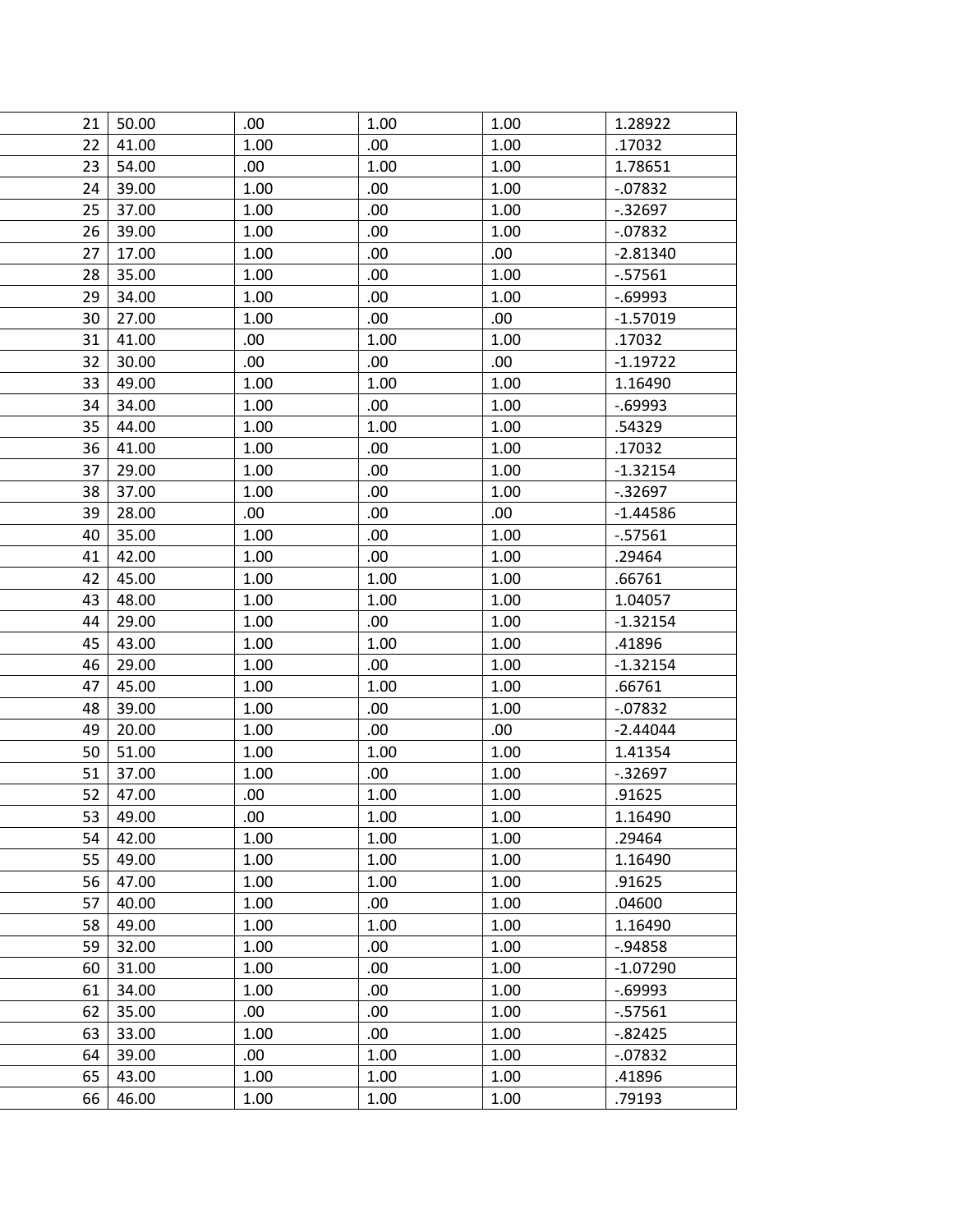| 67  | 47.00 | 1.00 | 1.00 | 1.00 | .91625     |
|-----|-------|------|------|------|------------|
| 68  | 47.00 | 1.00 | 1.00 | 1.00 | .91625     |
| 69  | 50.00 | 1.00 | 1.00 | 1.00 | 1.28922    |
| 70  | 31.00 | 1.00 | .00  | 1.00 | $-1.07290$ |
| 71  | 49.00 | 1.00 | 1.00 | 1.00 | 1.16490    |
| 72  | 35.00 | 1.00 | .00. | 1.00 | $-0.57561$ |
| 73  | 45.00 | .00  | 1.00 | 1.00 | .66761     |
| 74  | 39.00 | 1.00 | 1.00 | 1.00 | $-07832$   |
| 75  | 49.00 | 1.00 | 1.00 | 1.00 | 1.16490    |
| 76  | 35.00 | 1.00 | 1.00 | 1.00 | $-0.57561$ |
| 77  | 35.00 | 1.00 | .00. | 1.00 | $-0.57561$ |
| 78  | 43.00 | 1.00 | 1.00 | 1.00 | .41896     |
| 79  | 24.00 | .00. | .00. | .00  | $-1.94315$ |
| 80  | 49.00 | 1.00 | 1.00 | 1.00 | 1.16490    |
| 81  | 42.00 | 1.00 | 1.00 | 1.00 | .29464     |
| 82  | 39.00 | 1.00 | 1.00 | 1.00 | $-07832$   |
| 83  | 27.00 | .00  | .00  | .00  | $-1.57019$ |
| 84  | 29.00 | .00  | .00  | .00  | $-1.32154$ |
| 85  | 45.00 | 1.00 | 1.00 | 1.00 | .66761     |
| 86  | 42.00 | 1.00 | 1.00 | 1.00 | .29464     |
| 87  | 45.00 | 1.00 | 1.00 | 1.00 | .66761     |
| 88  | 37.00 | .00  | .00. | 1.00 | $-0.32697$ |
| 89  | 42.00 | 1.00 | 1.00 | 1.00 | .29464     |
| 90  | 32.00 | .00  | .00  | .00  | $-0.94858$ |
| 91  | 46.00 | 1.00 | 1.00 | 1.00 | .79193     |
| 92  | 47.00 | 1.00 | 1.00 | 1.00 | .91625     |
| 93  | 35.00 | .00  | .00. | 1.00 | $-0.57561$ |
| 94  | 44.00 | 1.00 | 1.00 | 1.00 | .54329     |
| 95  | 46.00 | 1.00 | 1.00 | 1.00 | .79193     |
| 96  | 48.00 | 1.00 | 1.00 | 1.00 | 1.04057    |
| 97  | 34.00 | .00  | .00  | 1.00 | $-0.69993$ |
| 98  | 44.00 | 1.00 | 1.00 | 1.00 | .54329     |
| 99  | 45.00 | 1.00 | 1.00 | 1.00 | .66761     |
| 100 | 41.00 | 1.00 | 1.00 | 1.00 | .17032     |
|     |       |      |      |      |            |

(Column 1 Taksraw is the science

TAKS raw score; column 2 Sophjr is the student class level of

sophomore = 0 or junior = 1; column 3 Porfeoc is pass = 1 or fail = 0 for the STAAR (EOC) test;

column 4 Porftaks is pass = 1 or fail = 0 for the science TAKS test; and column 5 ztaksraw is the

Z score for the science TAKS raw score listed in column 1).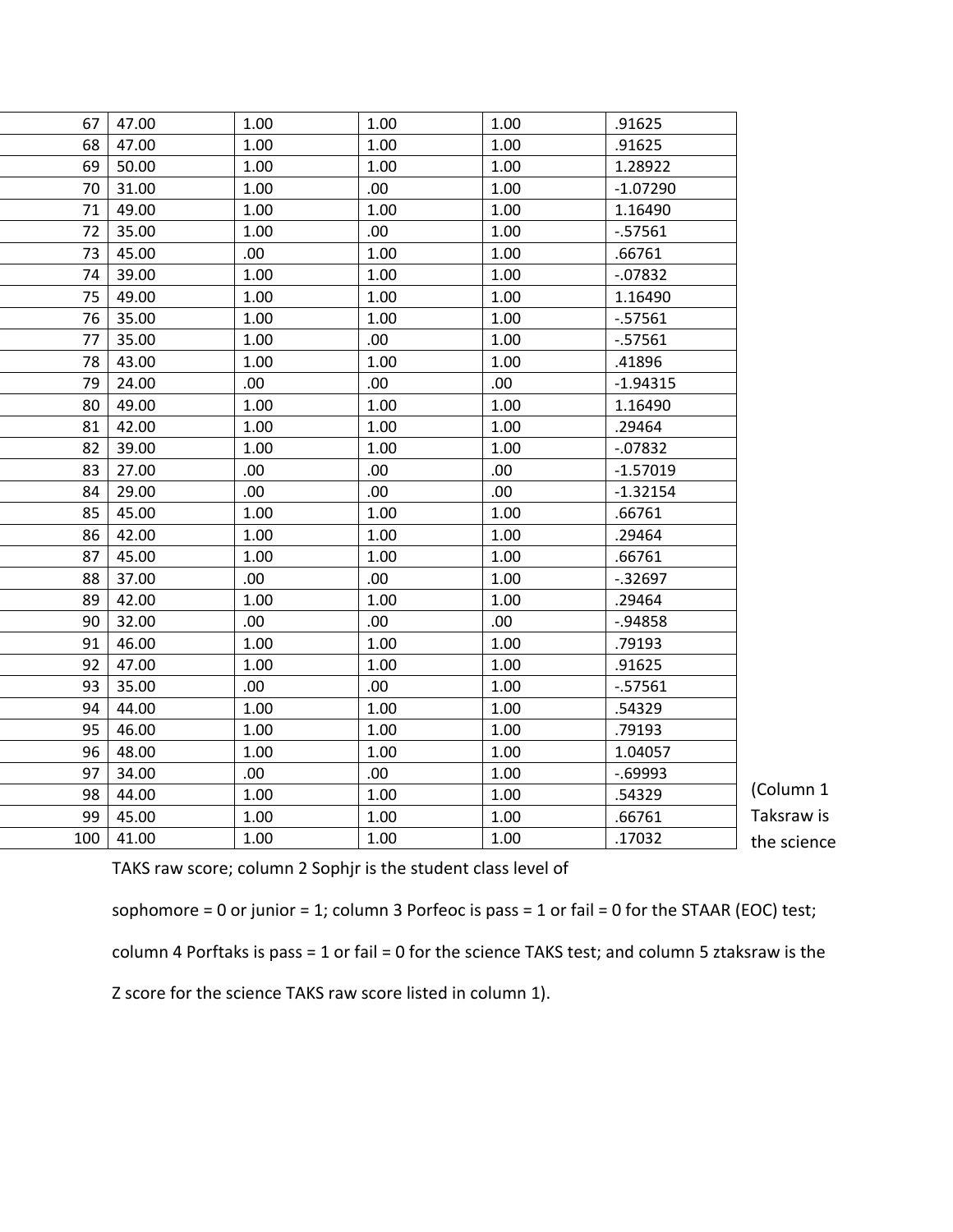| taksraw | sophjr       | pofeoc         | porftaks     | Ztaksraw   | PRE 1          | PGR 1        |
|---------|--------------|----------------|--------------|------------|----------------|--------------|
| 36      | 0            | 0              | 1            | $-0.45129$ | 0.0675         | 0            |
| 24      | 0            | 0              | 0            | $-1.94315$ | 0              | 0            |
| 43      | $\mathbf 0$  | $\mathbf{1}$   | $\mathbf{1}$ | 0.41896    | 0.95511        | $\mathbf{1}$ |
| 44      | 0            | $\mathbf{1}$   | $\mathbf{1}$ | 0.54329    | 0.97956        | $\mathbf{1}$ |
| 39      | 0            | 0              | $\mathbf{1}$ | $-0.07832$ | 0.45264        | 0            |
| 24      | 0            | 0              | 0            | $-1.94315$ | $\overline{0}$ | 0            |
| 49      | $\mathbf{1}$ | $\mathbf{1}$   | $\mathbf{1}$ | 1.1649     | 0.99932        | $\mathbf{1}$ |
| 44      | 0            | $\mathbf 1$    | $\mathbf{1}$ | 0.54329    | 0.97956        | $\mathbf{1}$ |
| 42      | 0            | $\mathbf{1}$   | $\mathbf{1}$ | 0.29464    | 0.90428        | $\mathbf{1}$ |
| 42      | 1            | $\mathbf 1$    | $\mathbf{1}$ | 0.29464    | 0.83364        | $\mathbf{1}$ |
| 45      | 0            | $\mathbf{1}$   | $\mathbf{1}$ | 0.66761    | 0.99082        | $\mathbf{1}$ |
| 44      | 0            | $\mathbf{1}$   | $\mathbf{1}$ | 0.54329    | 0.97956        | $\mathbf{1}$ |
| 43      | $\mathbf{1}$ | $\mathbf{1}$   | $\mathbf{1}$ | 0.41896    | 0.91861        | $\mathbf{1}$ |
| 38      | 0            | 0              | $\mathbf{1}$ | $-0.20264$ | 0.26857        | 0            |
| 43      | $\mathbf 0$  | $\mathbf{1}$   | $\mathbf{1}$ | 0.41896    | 0.95511        | $\mathbf{1}$ |
| 12      | 0            | 0              | 0            | $-3.43501$ | 0              | 0            |
| 38      | $\mathbf{1}$ | 0              | $\mathbf{1}$ | $-0.20264$ | 0.16301        | 0            |
| 44      | $\mathbf{1}$ | $\mathbf{1}$   | $\mathbf{1}$ | 0.54329    | 0.96215        | $\mathbf{1}$ |
| 48      | 0            | $\mathbf{1}$   | $\mathbf{1}$ | 1.04057    | 0.99919        | $\mathbf{1}$ |
| 48      | 0            | $\overline{1}$ | $\mathbf{1}$ | 1.04057    | 0.99919        | $\mathbf{1}$ |
| 50      | 0            | $\mathbf{1}$   | $\mathbf{1}$ | 1.28922    | 0.99984        | $\mathbf{1}$ |
| 41      | 1            | 0              | $\mathbf{1}$ | 0.17032    | 0.68993        | $\mathbf{1}$ |
| 54      | 0            | $\mathbf{1}$   | $\mathbf{1}$ | 1.78651    | 0.99999        | $\mathbf{1}$ |
| 39      | $\mathbf{1}$ | 0              | $\mathbf{1}$ | $-0.07832$ | 0.3049         | 0            |
| 37      | $\mathbf{1}$ | 0              | $\mathbf{1}$ | $-0.32697$ | 0.07959        | 0            |
| 39      | $\mathbf{1}$ | 0              | $\mathbf{1}$ | $-0.07832$ | 0.3049         | 0            |
| 17      | $\mathbf{1}$ | $\mathbf 0$    | 0            | $-2.8134$  | 0              | 0            |
| 35      | $\mathbf{1}$ | 0              | $\mathbf{1}$ | $-0.57561$ | 0.01676        | 0            |
| 34      | $\mathbf{1}$ | 0              | $\mathbf{1}$ | $-0.69993$ | 0.00751        | 0            |
| 27      | $\mathbf{1}$ | 0              | 0            | $-1.57019$ | 0.00003        | 0            |
| 41      | 0            | $\mathbf{1}$   | $\mathbf{1}$ | 0.17032    | 0.8075         | $\mathbf{1}$ |
| 30      | 0            | 0              | 0            | $-1.19722$ | 0.00055        | 0            |
| 49      | $\mathbf{1}$ | $\mathbf{1}$   | $\mathbf{1}$ | 1.1649     | 0.99932        | $\mathbf{1}$ |

Predicted Probabilities for Pass/Fail STAAR (PRE\_1) and Group (PGR\_1)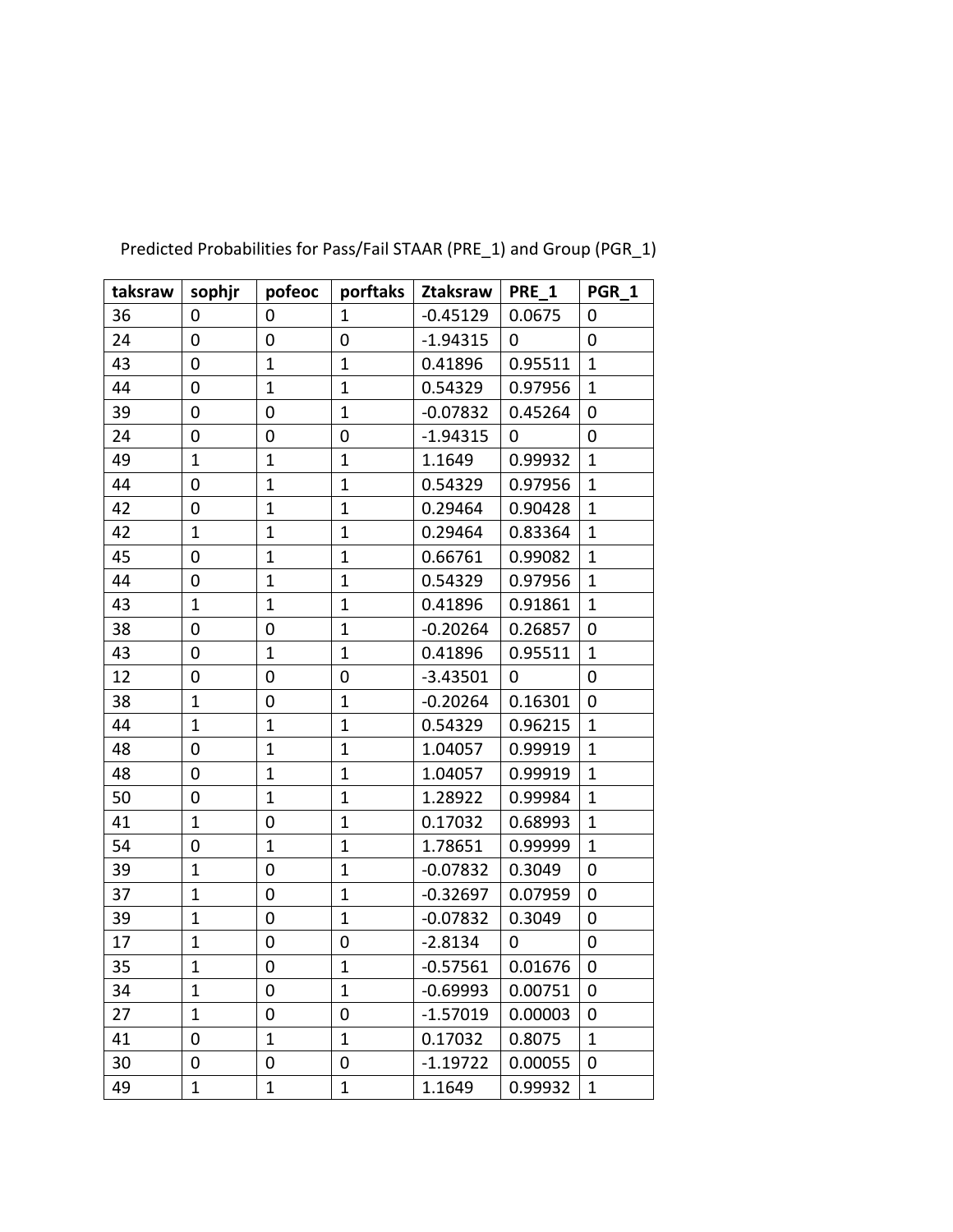| 34 | $\mathbf{1}$ | 0            | $\mathbf{1}$ | $-0.69993$ | 0.00751 | $\pmb{0}$        |
|----|--------------|--------------|--------------|------------|---------|------------------|
| 44 | $\mathbf{1}$ | $\mathbf{1}$ | $\mathbf{1}$ | 0.54329    | 0.96215 | $\mathbf{1}$     |
| 41 | $\mathbf{1}$ | 0            | $\mathbf{1}$ | 0.17032    | 0.68993 | $\mathbf{1}$     |
| 29 | $\mathbf{1}$ | 0            | $\mathbf{1}$ | $-1.32154$ | 0.00013 | 0                |
| 37 | $\mathbf{1}$ | 0            | $\mathbf{1}$ | $-0.32697$ | 0.07959 | $\mathbf 0$      |
| 28 | 0            | 0            | 0            | $-1.44586$ | 0.00011 | $\boldsymbol{0}$ |
| 35 | $\mathbf{1}$ | 0            | $\mathbf{1}$ | $-0.57561$ | 0.01676 | $\mathbf 0$      |
| 42 | $\mathbf{1}$ | 0            | $\mathbf{1}$ | 0.29464    | 0.83364 | $\mathbf{1}$     |
| 45 | $\mathbf{1}$ | $\mathbf{1}$ | $\mathbf{1}$ | 0.66761    | 0.98283 | $\mathbf{1}$     |
| 48 | $\mathbf{1}$ | $\mathbf{1}$ | $\mathbf{1}$ | 1.04057    | 0.99847 | $\mathbf{1}$     |
| 29 | $\mathbf{1}$ | 0            | 1            | $-1.32154$ | 0.00013 | 0                |
| 43 | $\mathbf{1}$ | $\mathbf{1}$ | $\mathbf{1}$ | 0.41896    | 0.91861 | $\mathbf{1}$     |
| 29 | $\mathbf{1}$ | 0            | $\mathbf{1}$ | $-1.32154$ | 0.00013 | $\mathbf 0$      |
| 45 | $\mathbf{1}$ | $\mathbf{1}$ | $\mathbf{1}$ | 0.66761    | 0.98283 | $\mathbf{1}$     |
| 39 | $\mathbf{1}$ | 0            | $\mathbf{1}$ | $-0.07832$ | 0.3049  | 0                |
| 20 | $\mathbf{1}$ | 0            | 0            | $-2.44044$ | 0       | 0                |
| 51 | $\mathbf{1}$ | $\mathbf{1}$ | $\mathbf{1}$ | 1.41354    | 0.99987 | $\mathbf{1}$     |
| 37 | $\mathbf{1}$ | 0            | 1            | $-0.32697$ | 0.07959 | 0                |
| 47 | 0            | $\mathbf{1}$ | $\mathbf{1}$ | 0.91625    | 0.99818 | $\mathbf{1}$     |
| 49 | 0            | $\mathbf{1}$ | $\mathbf{1}$ | 1.1649     | 0.99964 | $\mathbf{1}$     |
| 42 | $\mathbf 1$  | $\mathbf{1}$ | $\mathbf{1}$ | 0.29464    | 0.83364 | $\mathbf{1}$     |
| 49 | $\mathbf{1}$ | $\mathbf{1}$ | $\mathbf{1}$ | 1.1649     | 0.99932 | $\mathbf{1}$     |
| 47 | $\mathbf{1}$ | $\mathbf{1}$ | $\mathbf{1}$ | 0.91625    | 0.99657 | $\mathbf{1}$     |
| 40 | $\mathbf{1}$ | 0            | $\mathbf{1}$ | 0.046      | 0.49696 | $\mathbf 0$      |
| 49 | $\mathbf{1}$ | $\mathbf{1}$ | $\mathbf{1}$ | 1.1649     | 0.99932 | $\mathbf{1}$     |
| 32 | $\mathbf{1}$ | $\mathbf 0$  | $\mathbf{1}$ | $-0.94858$ | 0.00149 | $\mathbf 0$      |
| 31 | $\mathbf{1}$ | 0            | $\mathbf{1}$ | $-1.0729$  | 0.00066 | $\mathbf 0$      |
| 34 | $\mathbf{1}$ | 0            | $\mathbf{1}$ | $-0.69993$ | 0.00751 | 0                |
| 35 | 0            | $\mathbf 0$  | $\mathbf{1}$ | $-0.57561$ | 0.03114 | $\mathbf 0$      |
| 33 | 1            | 0            | 1            | $-0.82425$ | 0.00335 | 0                |
| 39 | 0            | $\mathbf{1}$ | $\mathbf{1}$ | $-0.07832$ | 0.45264 | 0                |
| 43 | $\mathbf{1}$ | $\mathbf{1}$ | $\mathbf{1}$ | 0.41896    | 0.91861 | $\mathbf{1}$     |
| 46 | 1            | 1            | $\mathbf 1$  | 0.79193    | 0.9923  | 1                |
| 47 | $\mathbf{1}$ | $\mathbf{1}$ | $\mathbf{1}$ | 0.91625    | 0.99657 | 1                |
| 47 | $\mathbf 1$  | $\mathbf 1$  | $\mathbf 1$  | 0.91625    | 0.99657 | 1                |
| 50 | $\mathbf{1}$ | $\mathbf{1}$ | $\mathbf{1}$ | 1.28922    | 0.9997  | $\mathbf{1}$     |
| 31 | $\mathbf{1}$ | 0            | $\mathbf{1}$ | $-1.0729$  | 0.00066 | 0                |
| 49 | $\mathbf{1}$ | $\mathbf{1}$ | $\mathbf{1}$ | 1.1649     | 0.99932 | $\mathbf{1}$     |
| 35 | $\mathbf 1$  | 0            | $\mathbf{1}$ | $-0.57561$ | 0.01676 | 0                |
| 45 | 0            | $\mathbf{1}$ | $\mathbf{1}$ | 0.66761    | 0.99082 | 1                |
| 39 | $\mathbf{1}$ | $\mathbf{1}$ | $\mathbf{1}$ | $-0.07832$ | 0.3049  | 0                |